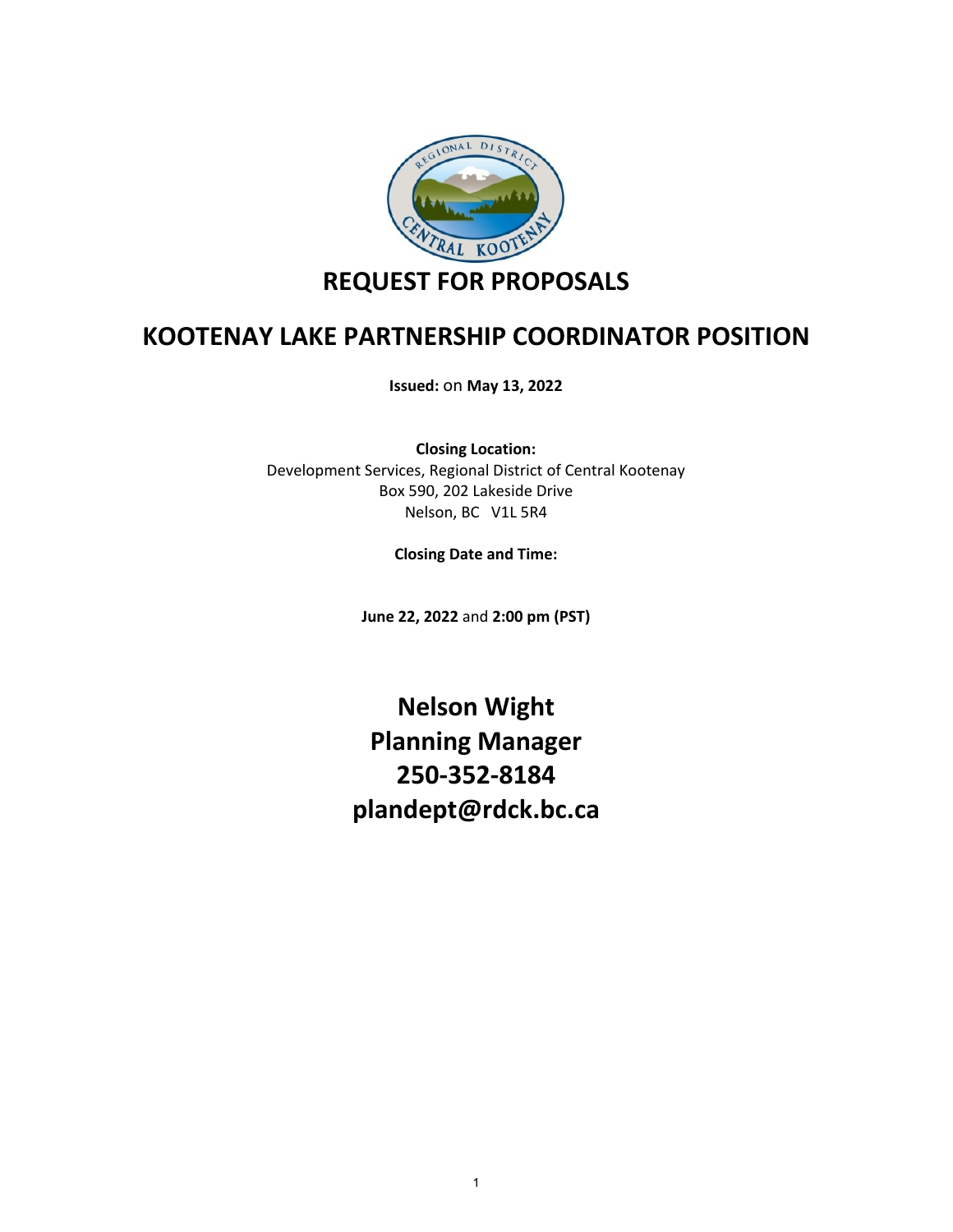## **TABLE OF CONTENTS**

| 1.1     |  |  |  |  |
|---------|--|--|--|--|
| 1.2     |  |  |  |  |
| 1.3     |  |  |  |  |
| 1.4     |  |  |  |  |
| 1.5     |  |  |  |  |
| $1.6 -$ |  |  |  |  |
| 1.7     |  |  |  |  |
| 1.8     |  |  |  |  |
| 1.9     |  |  |  |  |
| 1.10    |  |  |  |  |
|         |  |  |  |  |
|         |  |  |  |  |
|         |  |  |  |  |
|         |  |  |  |  |
|         |  |  |  |  |
|         |  |  |  |  |
|         |  |  |  |  |
|         |  |  |  |  |
|         |  |  |  |  |
| 1.20    |  |  |  |  |
|         |  |  |  |  |
|         |  |  |  |  |
|         |  |  |  |  |
|         |  |  |  |  |
|         |  |  |  |  |
| 3.1     |  |  |  |  |
| 3.2     |  |  |  |  |
|         |  |  |  |  |
|         |  |  |  |  |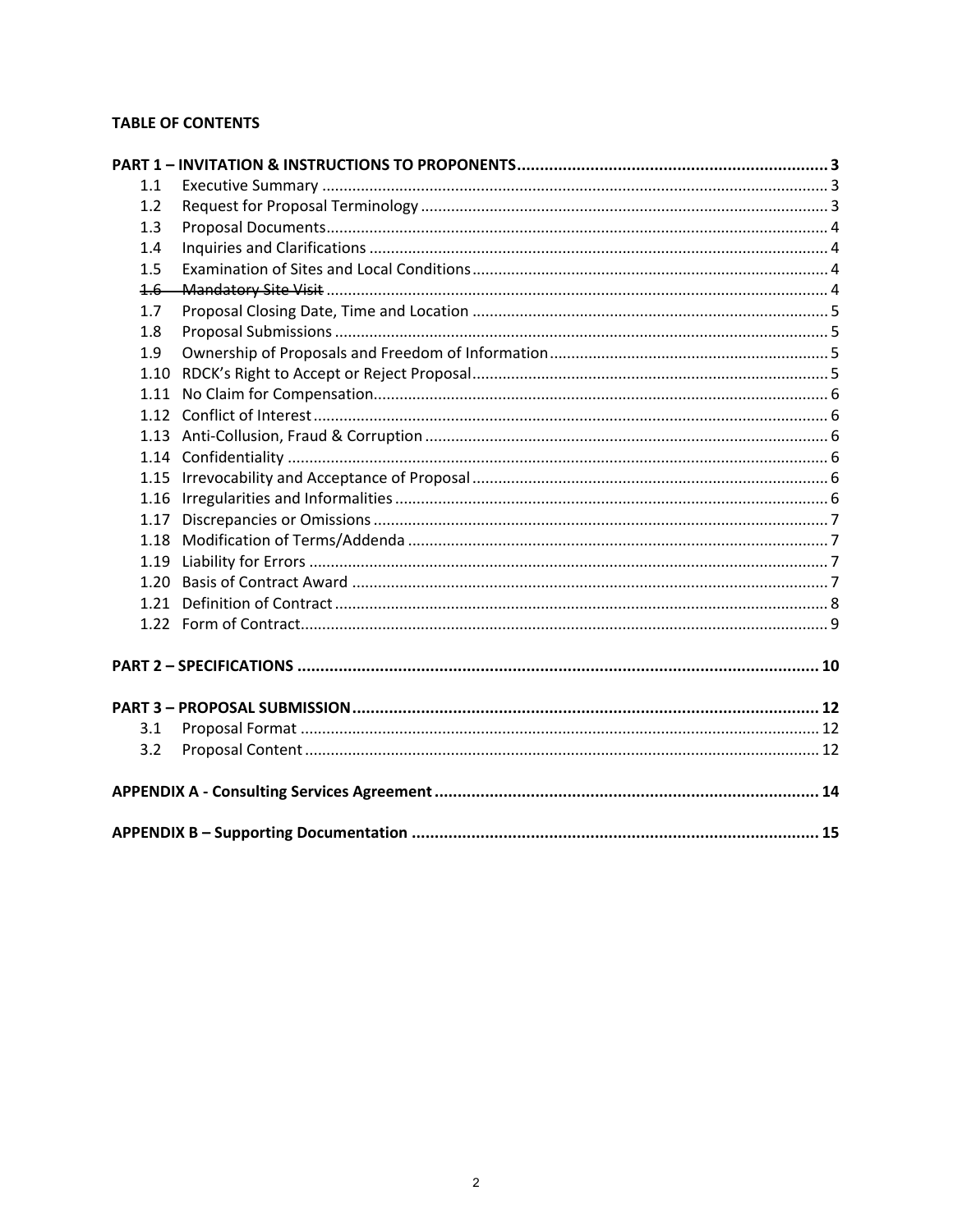#### <span id="page-2-0"></span>**PART 1 – INVITATION & INSTRUCTIONS TO PROPONENTS**

#### <span id="page-2-1"></span>**1.1 Executive Summary**

On behalf of the Kootenay Lake Partnership, the Regional District of Central Kootenay (RDCK) is requesting proposals from qualified individuals for a Kootenay Lake Partnership (KLP) Coordinator Position. This position is part time for a minimum of 10 hours per week. Additional work will be dependent on project work and grant funding.

- The Coordinator will facilitate and act as Chair of all quarterly Kootenay Lake Partnership meetings:
	- o Ensure decision are made on the basis of consensus
	- $\circ$  Record and distribute meeting notes along with any other relevant information
- Take an objective role and remain as neutral as possible in the conduct of the business of the KLP
- Ensure the active participation of KLP members for quarterly meetings, public information sessions, technical review committees or as requested by Kootenay Lake Partnership
- Apply for grant funding as directed by the Kootenay Lake Partnership, submit grant reports
- Keep accurate financial records of Kootenay Lake Partnerships activities
- Maintain the Kootenay Lake Partnership website
- Enable access to records for all Kootenay Lake Partnership members

#### **Timeline of milestones and deliverables:**

| May 13, 2022  | <b>Issue Request for Proposals</b> |
|---------------|------------------------------------|
| May 25, 2022  | Deadline for submissions           |
| June 8, 2022  | Award contract                     |
| June 22, 2022 | Contract begins                    |
| June 22, 2024 | Contract ends                      |

The RDCK is seeking Proposals to supply the Services herein described on or before June 22, 2024.

## <span id="page-2-2"></span>**1.2 Request for Proposal Terminology**

The following terms will apply to this Request for Proposal and to any subsequent Contract. Submission of a proposal in response to this Request for Proposal indicates acceptance of all the following terms.

Throughout this Request for Proposal, terminology is used as follows:

- a) "**Contract**" means the written agreement resulting from this Request for Proposal executed by the RDCK and the Consultant;
- b) "**Consultant**" means the successful Proponent to this Request for Proposal who enters into a written Contract with the RDCK;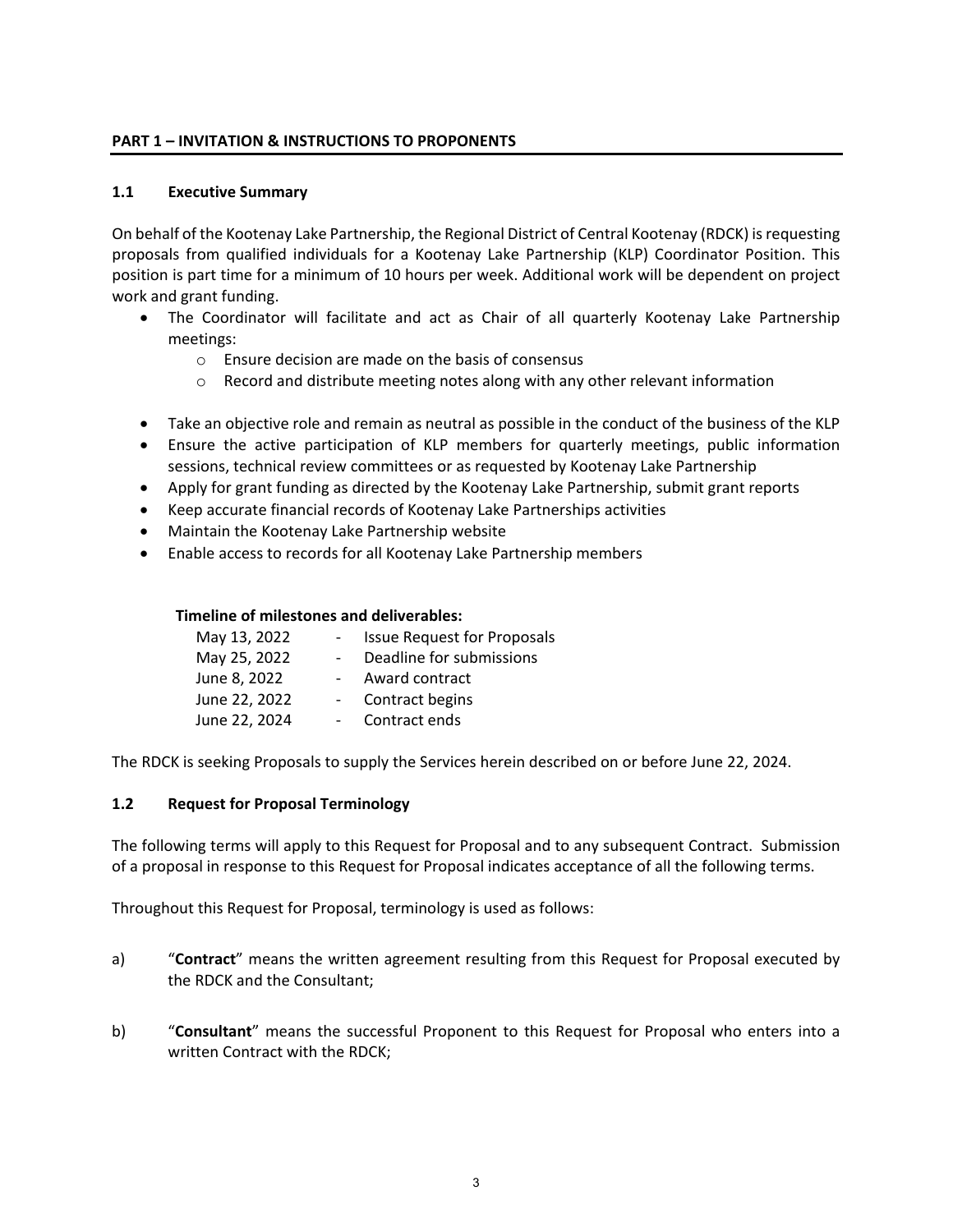- c) "**Must**" or "mandatory" means a requirement that must be met in order for a proposal to receive consideration;
- d) "**Proponent**" means an individual or a company that submits, or intends to submit, a proposal in response to this Request for Proposal;
- e) "**Regional District**" means the Regional District of Central Kootenay (RDCK);
- f) "**Should**" or "desirable" means a requirement having a significant degree of importance to the objectives of the Request for Proposal;

#### <span id="page-3-0"></span>**1.3 Proposal Documents**

It is the responsibility of the Proponent to ascertain that they have received a full set of Proposal documents. Upon submission of their Proposal, the Proponent shall be deemed conclusively to have been in full possession of a full set of Proposal Documents.

#### <span id="page-3-1"></span>**1.4 Inquiries and Clarifications**

It is the responsibility of the Proponent to thoroughly examine the documents and ensure that the requirements contained are fully understood.

Requests for clarifications or additional information related to this Request for Proposal should be directed, **in writing**, to the following person:

**Nelson Wight Planning Manager 250-352-8184 plandept@rdck.bc.ca**

Information obtained from any other source is not official and should not be relied upon. Enquiries and responses will be recorded and may be distributed to all Proponents at the Regional District's option.

#### <span id="page-3-2"></span>**1.5 Examination of Sites and Local Conditions**

The Proponent must satisfy themselves as to the practicability of executing the work in accordance with the Contract, and shall be held to have satisfied themselves in every particular before making up a Proposal, by inquiry and by attending the site visit if it is a requirement.

The Proponent should examine the site and surroundings and, before submitting a Proposal shall satisfy themselves as to the nature of the site, the quantities and nature of the work and equipment necessary for the completion of the work, the means of access to the site, the accommodation they may require, and in general, shall obtain all relevant information as to risks, contingencies and other circumstances which may influence their Proposal.

#### <span id="page-3-3"></span>**1.6 Mandatory Site Visit**

A mandatory site visit is scheduled are for**.**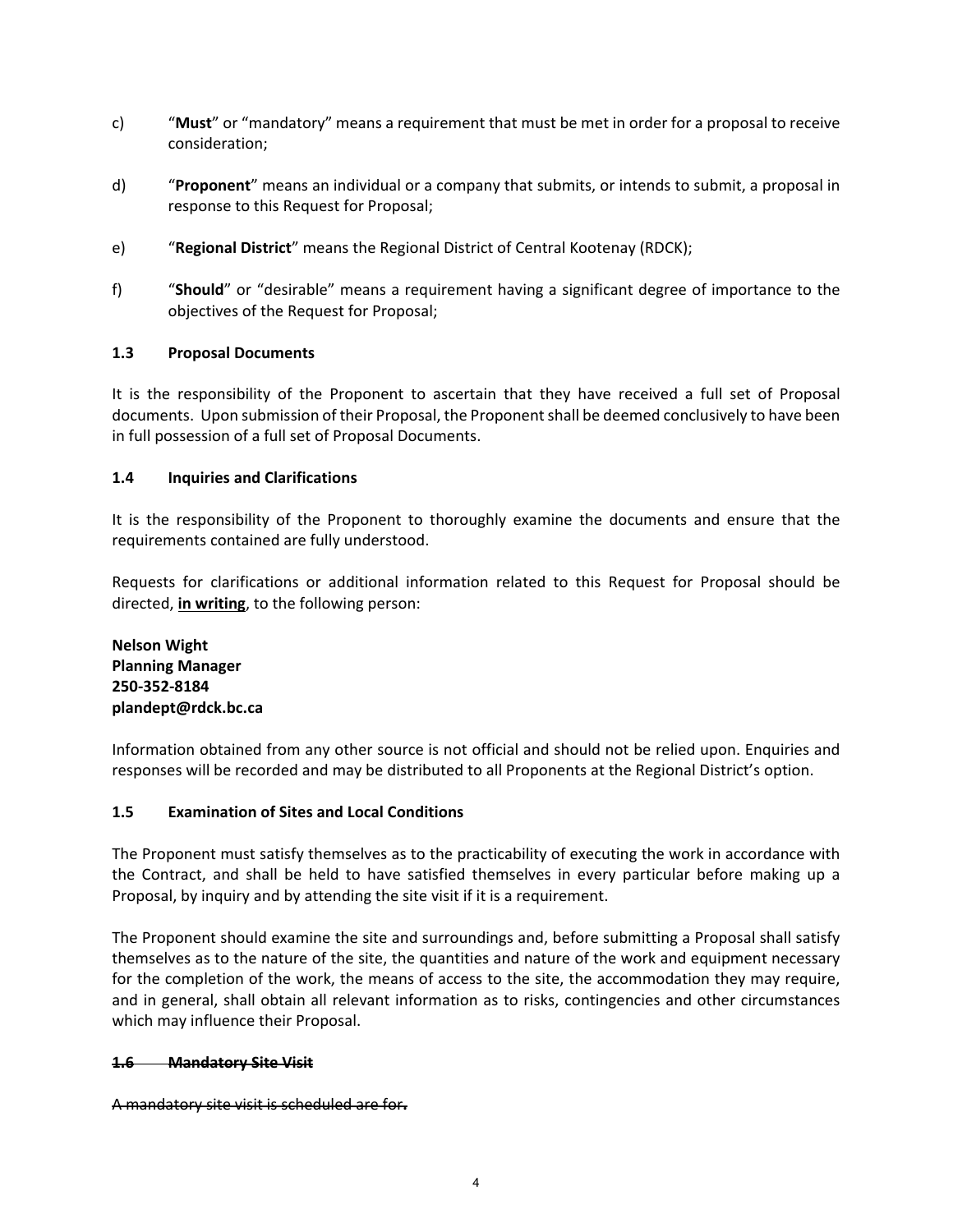## <span id="page-4-0"></span>**1.7 Proposal Closing Date, Time and Location**

Proposals must be submitted by the Closing Date and Time to the Closing Location identified on the cover page of this Request for Proposal.

## <span id="page-4-1"></span>**1.8 Proposal Submissions**

A digital PDF format of the Proposal submission may be sent by e-mail to: **plandept@rdck.bc.ca**

The RDCK email server has about a 10mb file size limit. Proponents are to ensure that they have gotten a confirmation of receipt of email prior to the closing time. Larger submissions should be broken down into 2 or more emails or arrangements should be made ahead of time for file transfer by ftp.

Proponents wishing to send or deliver a Proposal submission in paper format to the RDCK should submit one printed copy in a SEALED enveloped CLEARLY MARKED "**Request for Proposal - Kootenay Lake Partnership Coordinator Position"** 

- 1. The Proponent's name and full mailing address should be clearly marked on the outside of the response envelope.
- 2. Faxed proposals will not be accepted.

## <span id="page-4-2"></span>**1.9 Ownership of Proposals and Freedom of Information**

All responses to this Request for Proposal become the property of the RDCK. By submitting a Proposal the Proponent agrees the RDCK has the right to copy the Proposal Documents. Proposals will be held in confidence by the RDCK, subject to the provisions of the *Freedom of Information and Protection of Privacy Act* and any requirement for disclosure of all or a part of a Proposal under that Act*.* The requirement for confidentiality shall not apply to any Proposal that is incorporated into a Contract for the Work. Further, the RDCK may disclose all or part of any Proposal to the RDCK Board at a public meeting of the Board, when making a recommendation for the award of the Contract.

#### <span id="page-4-3"></span>**1.10 RDCK's Right to Accept or Reject Proposal**

The lowest or any Proposal will not necessarily be accepted. The RDCK reserves the right in its absolute discretion to: accept the Proposal which it deems most advantageous and favourable in the interests of the RDCK; and waive informalities in, or reject any or all Proposals, in each case without giving any notice. If there is only one compliant Proposal received by the Closing Date, the RDCK reserves the right to accept the Proposal or cancel the Proposal process with no further consideration for the sole Proposal. This includes the right to cancel this Request for Proposal at any time prior to entering into a Contract with the Consultant. The RDCK reserves the right to cancel at any time before award of the Contract without being obliged to any Proponent – not just where there is only one compliant Proposal.

Proposals that contain qualifying conditions or otherwise fail to conform to these Instructions to Proponents may be disqualified or rejected. The RDCK, however, may at its sole discretion reject or retain for consideration Proposals which are non-conforming because they do not contain the content or form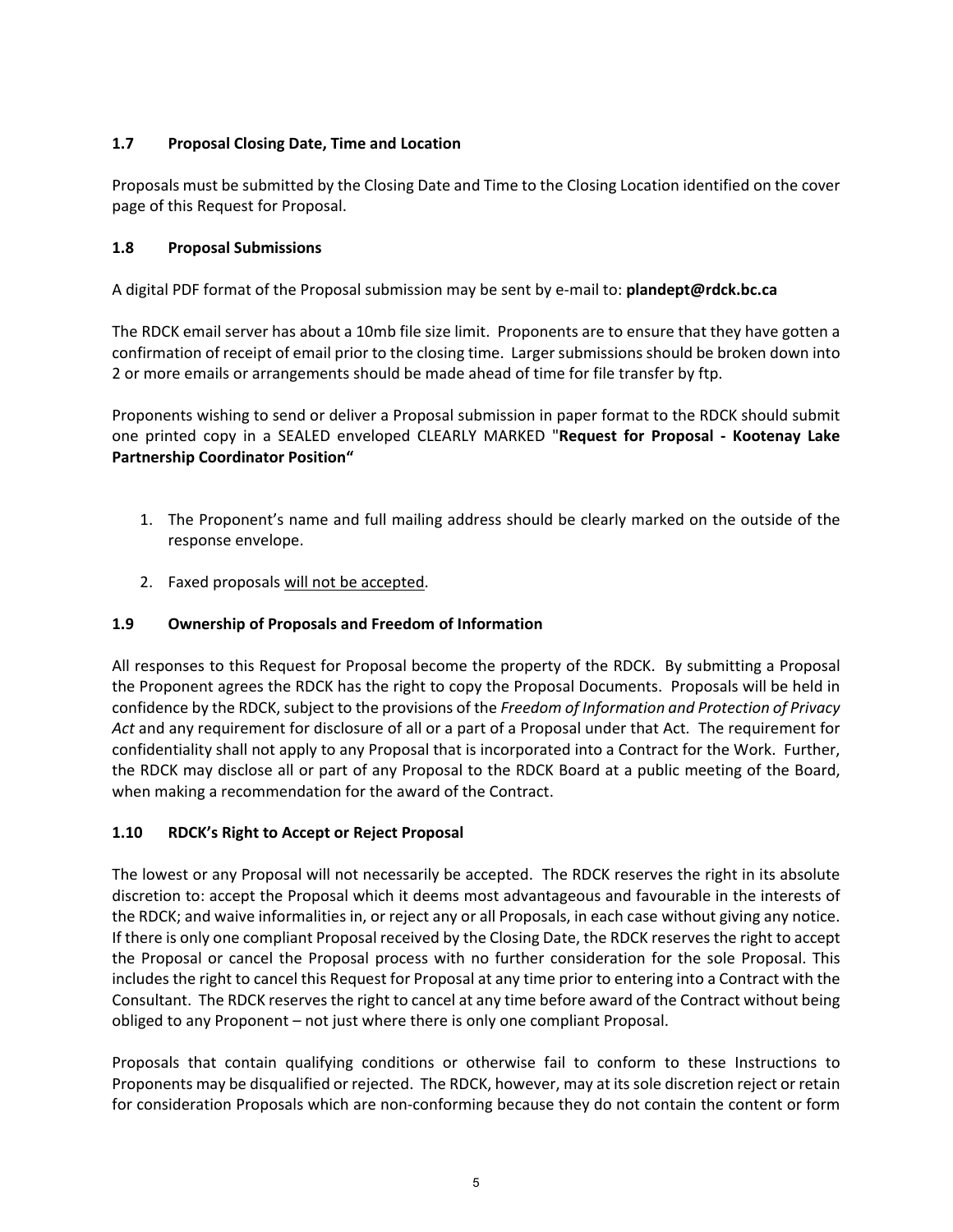required by these Instructions to Proponents or because they have not complied with the process for submission set out herein.

## <span id="page-5-0"></span>**1.11 No Claim for Compensation**

Except as expressly and specifically permitted in these Instructions to Proponents, no Proponent shall have any claim for any compensation of any kind whatsoever, as a result of participating in the Request for Proposal, and by submitting a Proposal each Proponent shall be deemed to have agreed that it has no claim. In no event will the RDCK be responsible for the costs of preparation or submission of a Proposal.

## <span id="page-5-1"></span>**1.12 Conflict of Interest**

By submitting a Proposal, the Proponent warrants that neither it nor any of its officers or directors, or any employee with authority to bind the Proponent has any financial or personal relationship or affiliation with any elected official or employee of the RDCK or their immediate families which might in any way be seen (in the RDCK's sole and unfettered discretion) to create a conflict.

## <span id="page-5-2"></span>**1.13 Anti-Collusion, Fraud & Corruption**

The Proponent shall not communicate to any person prior to the opening of Proposals (other than to the RDCK through the delivery of a Proposal in the prescribed manner) the amount of any Proposal, or at any time adjust the amount of any Proposal by arrangement with any other persons, make any arrangement with any other person about whether or not he or that other person should or should not submit a Proposal or otherwise collude with any other person in any manner whatsoever in the Proposal process.

Any breach of this provision or non-compliance on the part of a Proponent shall, without affecting the Proponent's liability for such breach or non-compliance, result in the Proposal's disqualification.

## <span id="page-5-3"></span>**1.14 Confidentiality**

Confidential information about the RDCK obtained by Proponents must not be disclosed unless authorized to do so, in writing, by the RDCK. The Proponent agrees that his obligation of confidentiality will survive the termination of any Contract awarded under this Proposal process.

## <span id="page-5-4"></span>**1.15 Irrevocability and Acceptance of Proposal**

After the Closing Date and Time, all Proposals are irrevocable. By submission of a Proposal, the Proponent agrees that should its Proposal be successful the Proponent will enter into a Contract with the RDCK for the Work on the terms and conditions set out in the Proposal. Each Proposal will be irrevocable and open for acceptance by the RDCK for a period of ninety (90) calendar days from the day following the Proposal Closing Date and Time, even if the Proposal of another Proponent is accepted by the RDCK. By submission of a clear and detailed written notice the Proponent may amend or withdraw its Proposal PRIOR to the closing date and time.

## <span id="page-5-5"></span>**1.16 Irregularities and Informalities**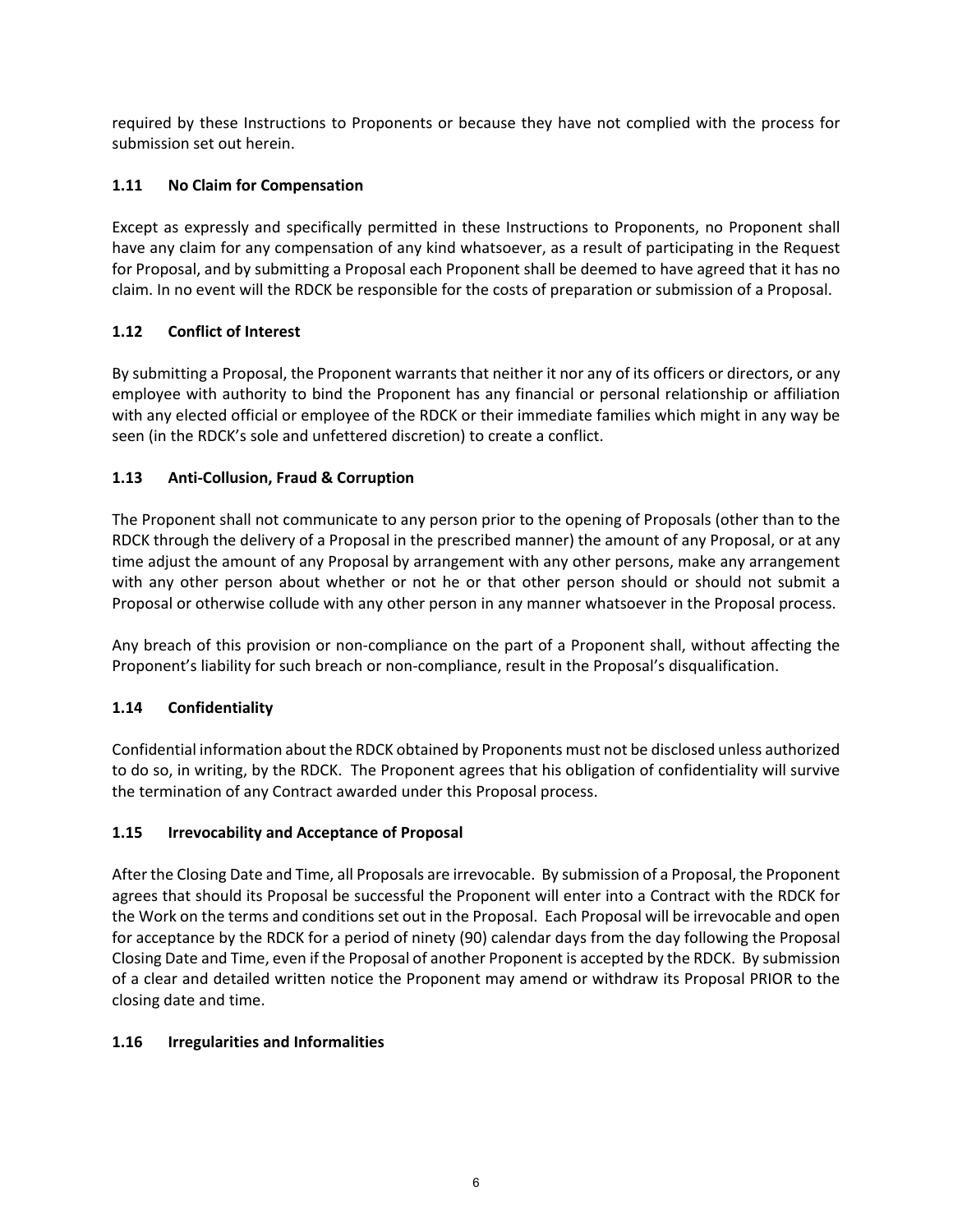The RDCK reserves the right, at its sole discretion to waive minor irregularities and informalities in any Proposal and to seek clarification or additional information on any area of any Proposal when it is in the best interest of the RDCK to do so.

## <span id="page-6-0"></span>**1.17 Discrepancies or Omissions**

Proponents finding discrepancies or omissions in the specifications or other documents or having any doubts about the meaning or intent of any part thereof should immediately request, in writing, clarification from **Nelson Wight, plandept@rdck.bc.ca**, who will send written instructions or explanations to all parties having a set of the Proposal Documents. Any work on a Proposal done by the Proponent after the discovery of discrepancies, errors or omissions, which the Proponent fails to seek clarification about, shall be done at the Proponent's risk.

## <span id="page-6-1"></span>**1.18 Modification of Terms/Addenda**

The RDCK reserves the right to modify the terms of this Request for Proposal at any time before the Closing Date and Time in its sole discretion. Written Addenda are the only means of amending or clarifying any of the information contained in the information package. The RDCK may amend or clarify the information package by issuing an Addendum. No employee or agent of the RDCK is authorized to amend or clarify the content of the information package or any Addenda except by issuing an Addendum. The RDCK makes no guarantee as to the timely delivery of any Addendum. Addenda issued prior to closing of this Invitation to Proposal shall become a part of the Proposal Documents.

## <span id="page-6-2"></span>**1.19 Liability for Errors**

While the RDCK has used considerable efforts to ensure an accurate representation of information in this Request for Proposal, the information contained in this Request for Proposal is supplied solely as a guideline for Proponents. The information is not guaranteed or warranted to be accurate by the RDCK, nor is it necessarily comprehensive or exhaustive. Nothing in this Request for Proposal is intended to relieve the Proponents from forming their own opinions and conclusions with respect to the matters addressed in this Request for Proposal.

## <span id="page-6-3"></span>**1.20 Basis of Contract Award**

Proponents are hereby notified that the RDCK intends to review and enter into a Contract for the Work based not only on the Proposal price, but the other factors considered essential by the RDCK to provide a service for the Work being requested. Proposal evaluation may include, but is not limited to:

- **Proponent's suggested approach to the work**
- **Professional qualification of managerial, technical and in-field personnel**
- **EXEC** Labour rates for key personnel
- **Deta** Other associated costs to perform the Work
- Staff and corporate experience with projects similar to that being contemplated in the Work
- References provided by other clients of the Proponent
- **EXperience of the Proponent on past RDCK projects**
- **Confirmation of the proponents ability to facilitate project completion in accordance with the** schedule
- Availability of project team to complete the work in a timely manner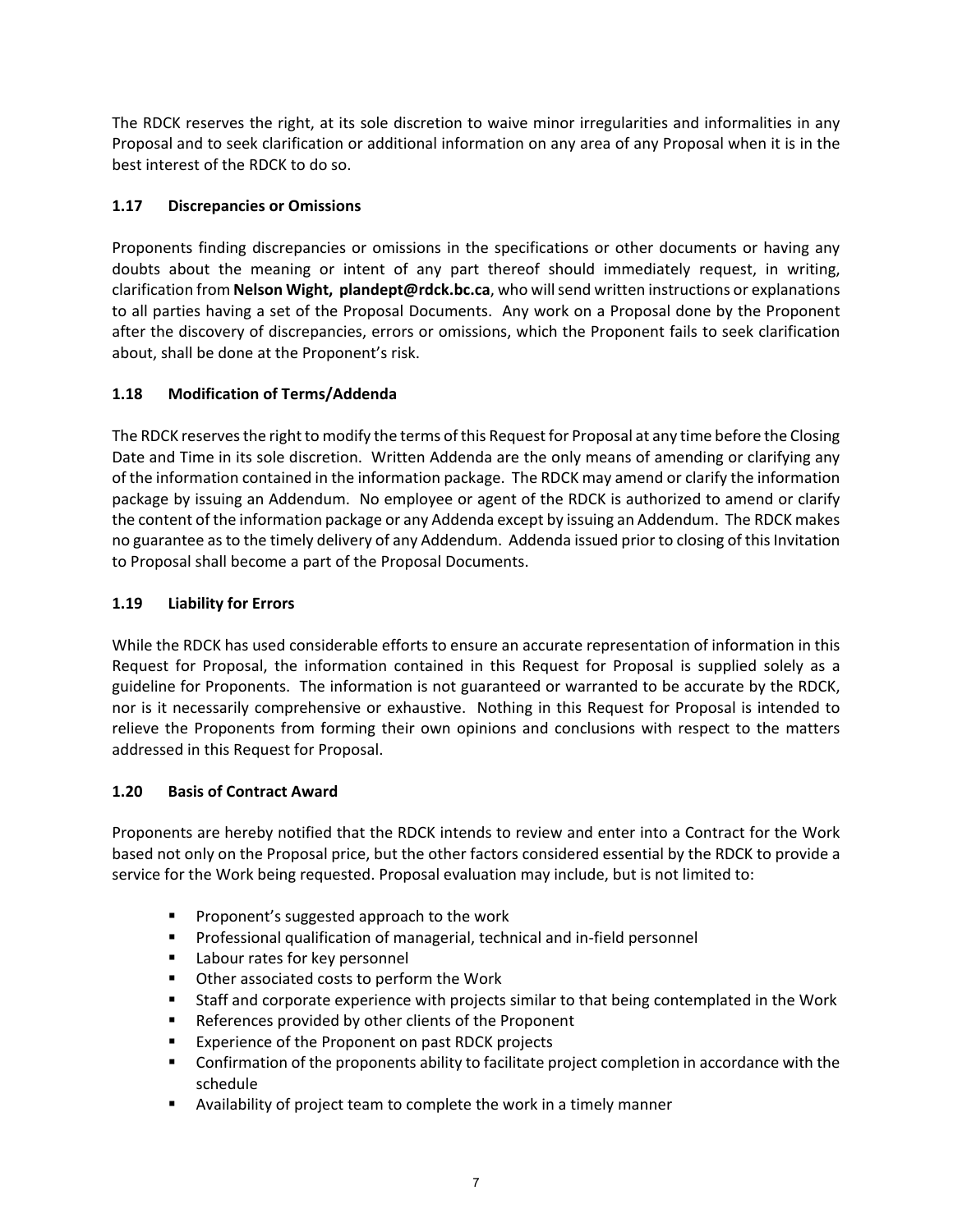- **Compliance with these terms of reference and completeness of the Proposal**
- **Total project cost**
- **Proponent's understanding of RDCK requirements and expectations**
- **The overall value that the Proposal represents to the RDCK, based on quality, service and price**
- Any other value-added benefits offered by the Proponent which are not specifically addressed in this Request for Proposal

The evaluation process will be conducted solely at the discretion of the RDCK. The RDCK may decide to utilize other criteria in the review of Proposals other than those set forth above; in particular, the price to carry out the work will not be the only or primary criterion that will be utilized by the RDCK. The RDCK reserves the right to make inquiries regarding any or all Proposals and to verify all information submitted by Proponents. Proponents shall be competent and capable of performing the work. Proponents may be required to provide further evidence of previous experience and financial responsibility.

The RDCK reserves the right, at its discretion, to negotiate with any Proponent that the RDCK believes has the most advantageous Proposal or with any other Proponent or Proponents concurrently. In no event will the RDCK be required to offer any modified terms to any other Proponent prior to entering into a Contract with the successful Proponent, and the RDCK shall incur no liability to any other Proponent as a result of such negotiations or modifications.

Proponents are advised that, after receipt of Proposals and prior to award of Contract, Proponents may be required to provide the RDCK with additional information concerning the Proponent or their Proposal including, but not limited to, a further breakdown of relevant components of the proposed prices.

The RDCK reserves the right to reject any Proposals of a company that is, or whose principals are, at the time of submitting a Proposal, engaged in a lawsuit against the RDCK in relation to work similar to that being proposed.

The RDCK reserves the right to reject any Proposals of a company that owes, or whose principals owe, monies to the RDCK at the time of submitting a Proposal.

#### <span id="page-7-0"></span>**1.21 Definition of Contract**

This Request for Proposal should not be construed as an Agreement or Contract to purchase goods or services. The RDCK is not bound to enter into a Contract with the Proponent who submits the lowest priced Proposal or with any Proponent. The RDCK will be under no obligation to receive further information, whether written or oral, from a Proponent after the Proposal Closing Date and Time.

Neither the acceptance of a Proposal nor the execution of a Contract will constitute approval of any activity or development contemplated in any Proposal that requires any approval, permit or license pursuant to any federal, provincial, regional district or municipal statute, regulation or bylaw.

Notice in writing to a Proponent that it has been identified as the Consultant and the subsequent full execution of a written Agreement will constitute a Contract for the performance of the Work and no Proponent will acquire any legal or equitable rights or privileges relative to the Work until the occurrence of both such events.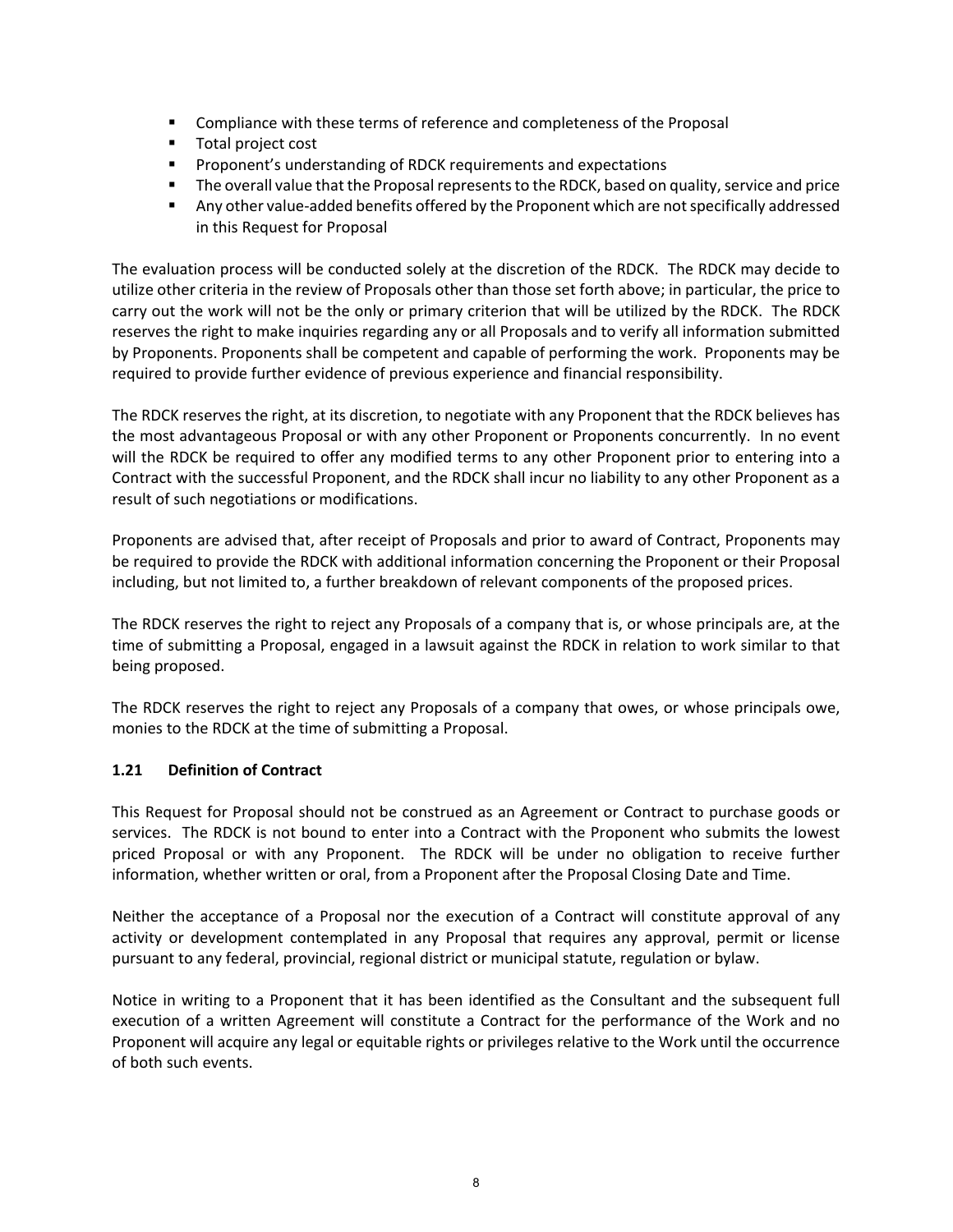#### <span id="page-8-0"></span>**1.22 Form of Contract**

By submission of a Proposal, the Proponent agrees that, should it be identified as the successful Proponent, it is willing to enter into a Consulting Services Agreement with the RDCK within fifteen (15) days of the date of the Notice of Award. A copy of the RDCK Consulting Services Agreement is attached in Appendix A.

By submission of a Proposal, the Proponent agrees that, should it be identified as the Consultant, it is willing provide to the RDCK the necessary Insurance Policies and WorkSafe BC Clearance Letter within fifteen (15) days of the date of the Notice of Award.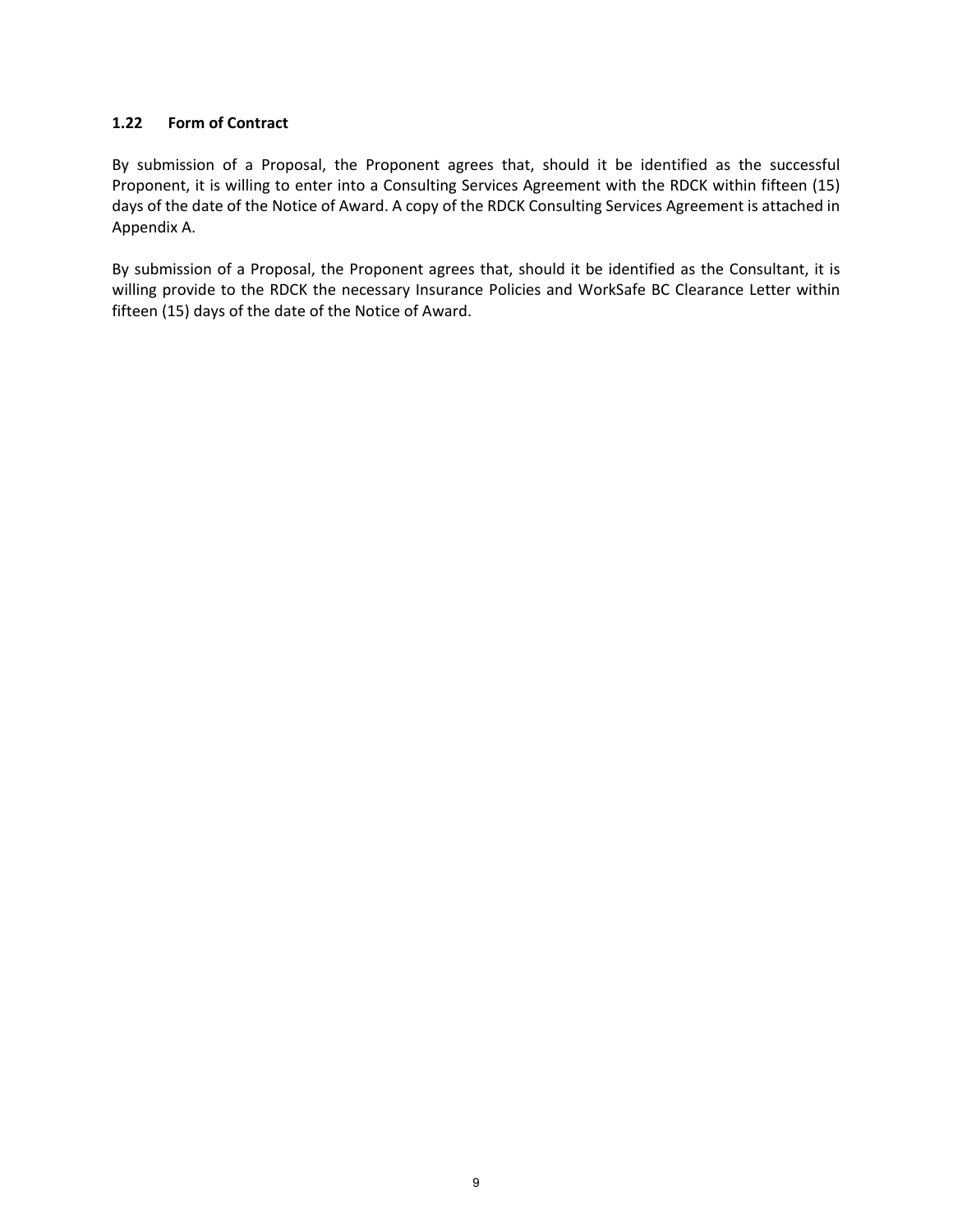#### <span id="page-9-0"></span>**PART 2 – SPECIFICATIONS**

#### **Project Description**

The Kootenay Lake Partnership was formed in 2010 as a multi-agency and Ktunaxa and yaqan nukiy initiative to support management approaches for a productive and healthy Kootenay Lake. It integrates resources from Federal and Provincial agencies, Ktunaxa, and local governments in order to address common concerns and issues around jurisdictional responsibilities, enforcement and ongoing stewardship of ecosystems, fisheries and wildlife values. The partners recognize that a collaborative approach yields the best chance for conservation of the natural, social and cultural values around Kootenay Lake. The participants include the Regional District of Central Kootenay, the City of Nelson, and the Village of Kaslo; Fisheries and Oceans Canada; Ministry of Forests, Lands, Natural Resources Operations and Rural Development; Interior Health Authority; yaqan nukiy (Lower Kootenay Band); and the Ktunaxa Nation Council, Lands and Resources Sector.

The geographic scope of the KLP is the study area which includes:

#### **Kootenay Lake**

- West Arm to Corra Linn Dam
- North Arm to the mouth of Duncan River
- South Arm to the mouth of the Kootenay River
- Foreshore to 100m inland or to a logical physical break, i.e. East side Highway 3A / West side rail line.

#### **Purpose of Position**

The Kootenay Lake Partnership requires a program coordinator that will also act as the chairperson of the Partnership. As the Chair of the KLP, the coordinator will take an objective role and remain as neutral as possible in the conduct of the business of the Kootenay Lake Partnership.

#### **Scope of Work**

- The Coordinator will facilitate and act as Chair of all quarterly Kootenay Lake Partnership meetings:
- **Ensure decisions are made on the basis of consensus**
- Record and distribute meeting notes along with any other relevant information
- Maintain the KLP website
- Enable access to file hosting and sharing service for all KLP members
- **Ensure the active participation of KLP members for quarterly meetings, public information sessions,** technical review committees or as requested by KLP
- Apply for grant funding as directed by KLP, submit grant reports
- Keep accurate financial records of KLP activities, with the support of RDCK
- Act as the spokesperson for the Partnership communicating with the media and the public in consultation with the contract manager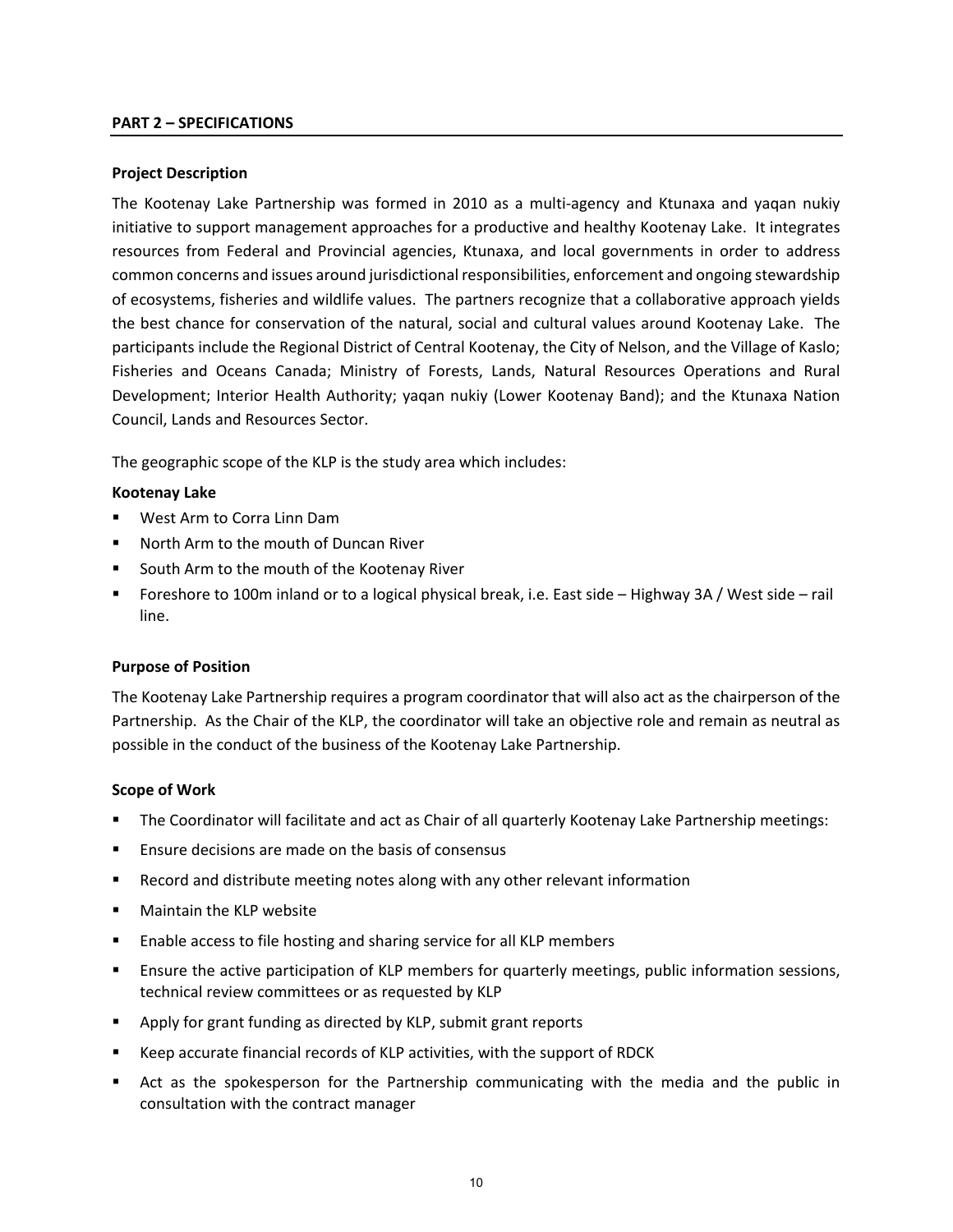- Deliver concise, clear, factually accurate, complete and audience appropriate oral and written communication, briefing reports, and information materials on complex subjects
- Build and maintain key working relationships with colleagues, clients, outside agencies and interested parties
- **EXECT** Liaise with Friends of Kootenay Lake and other non-profit organizations on public outreach initiatives as directed by the KLP
- Design, develop, organize, and facilitate multiparty stakeholder consultation processes as directed by RDCK contract manager or KLP.
- Engage with potentially contentious audiences and facilitate dispute resolution
- Maintain up to date knowledge of Ktunaxa values, issues and interests as they relate to KLP
- Stay current on all information and project material solicited through contracted services by the KLP steering committee )
- **EXECONDUCT ADMINISTER CONDUCT ADMINIST** Conduct administrative duties as required
- Other duties as required

#### **Position Deliverables**

- 1. Coordinate, facilitate and chair the KLP steering committee meetings quarterly
- 2. Assist KLP to prepare targeted training on the use and implementation of the Kootenay Lake Shoreline Development Guidelines Document with applicable agencies.
- 3. Support Guidance Document Implementation Steering Committee meeting(s)
- 4. Maintain and provide quarterly updates on the KLP budget or as requested by KLP
- 5. Act as a spokesperson and communicate with public on the KLP and projects underway
- 6. Provide KLP with updates on possible grant funding available for projects and prepare grant applications as directed by the KLP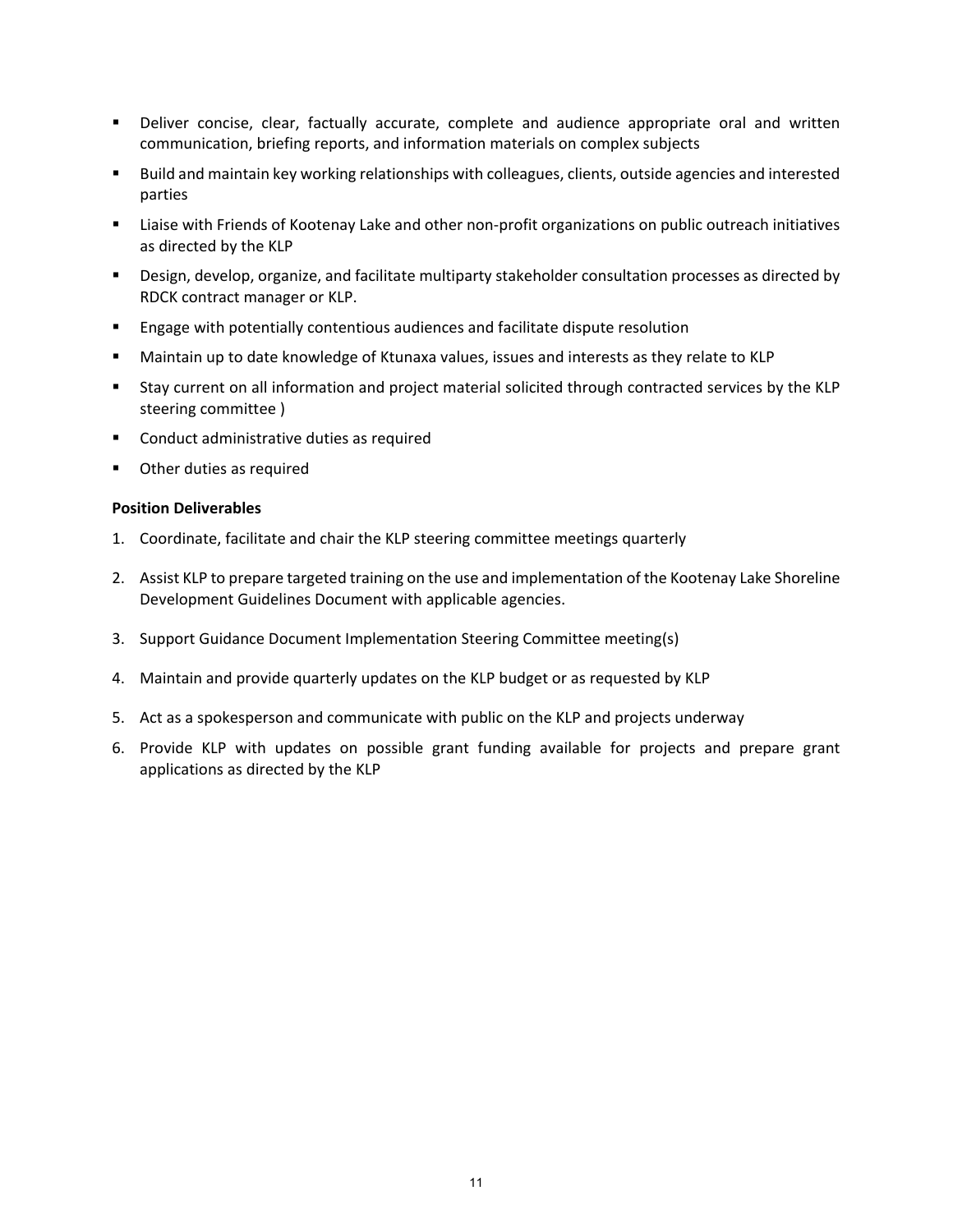#### <span id="page-11-0"></span>**PART 3 – PROPOSAL SUBMISSION**

#### <span id="page-11-1"></span>**3.1 Proposal Format**

The Proposal should clearly convey the Proponent's intent in a clear and concise manner. The Proposal should contain a covering letter, Table of Contents and a short executive summary of the key features of the proposal. All pages should be consecutively numbered.

#### <span id="page-11-2"></span>**3.2 Proposal Content**

#### 3.2.1 The Firm

- a. Firm Experience / Past Performance The firm's past project experience with infrastructure development and that experience specifically relating to solid waste facilities.
- b. Project Team The qualifications and experience of the personnel the Proponent intends to use for the Work. This must include any subcontractors proposed to be used in the Work
- c. Resources The qualifications and experience of the Proponent's reserve personnel backing up the Project Team and the quality and quantity of resources available to the firm such as technical aids, IT resources, equipment etc.

#### 3.2.2 The Proposal

- a. Methodology / Task Evaluation The Proponent's approach to the services required as set out in Part 2 Specifications. Consideration is given to whether the Proponent has effectively addressed each aspect of the Request for Proposal, thoroughly understood the requirements of the Request for Proposal, chosen a suitable approach, and identified problem areas. The Proponent is expected to adhere as closely as possible to the project components outlined in Part 2; however, Proponents may suggest alternative approaches or propose modifications to the specifications.
- b. Scheduling / Work Plan The completeness of the task items and rationale of the work plan which shows a clear indication of the anticipated work schedule along with any other supporting documents pertinent to the project. The RDCK requests that proponents agree to meet or better the following project deliverable milestones for completion of the project schedule:

#### **Timeline of milestones and deliverables:**

| March 13, 2022 | <b>Issue Request for Proposals</b> |
|----------------|------------------------------------|
| May 25, 2022   | Deadline for submissions           |
| June 8, 2022   | Award contract                     |
| June 22, 2022  | Contract begin                     |
| June 22, 2024  | Contract end                       |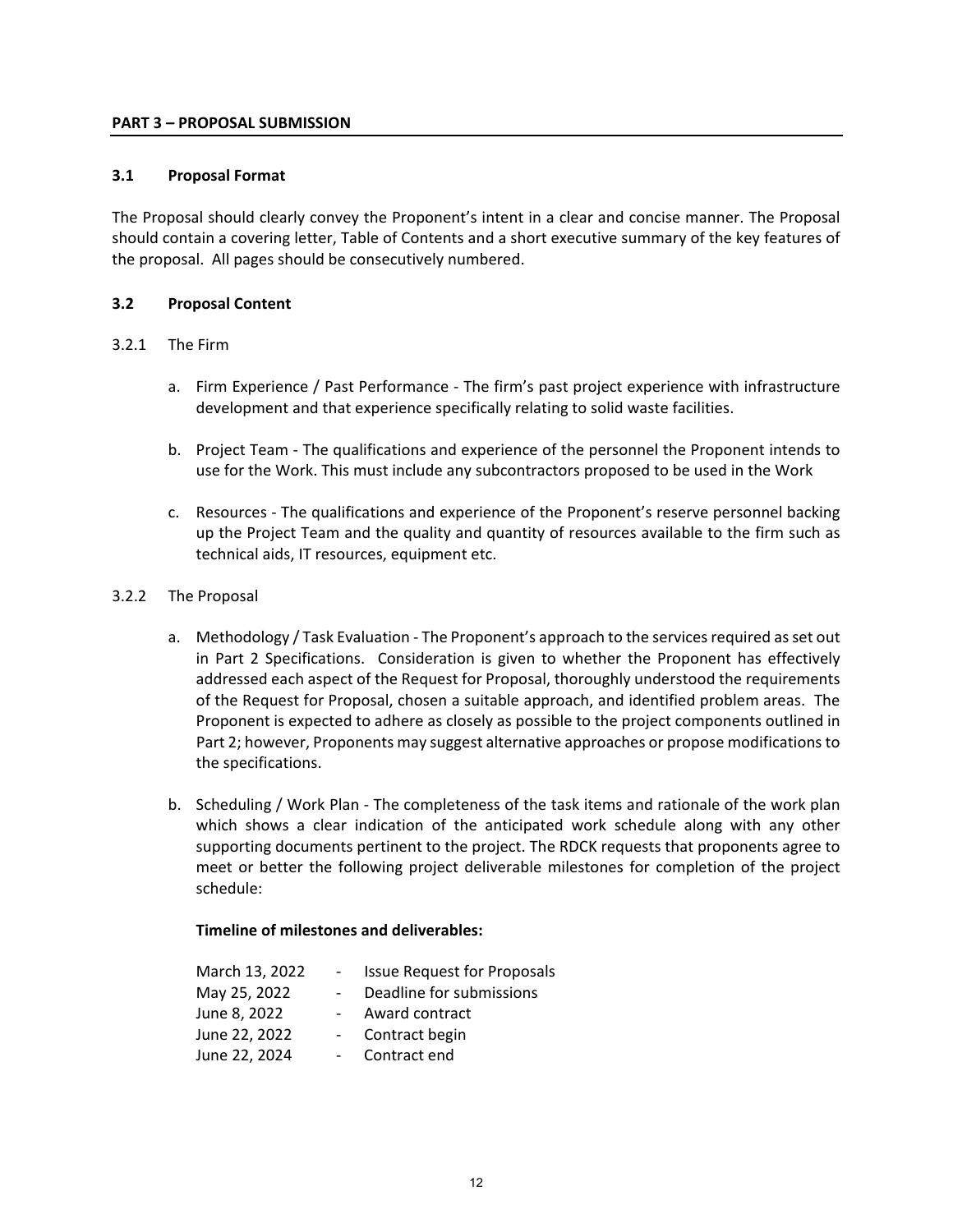c. Detailed Cost Breakdown – the Proponent should provide a detailed cost breakdown of all work tasks which includes details of the team members assigned to those tasks, hours budgeted for each team member and hourly rates for each team member. Proposal should also include details of Proponent's preferred arrangements for mileage, per diem and other disbursements.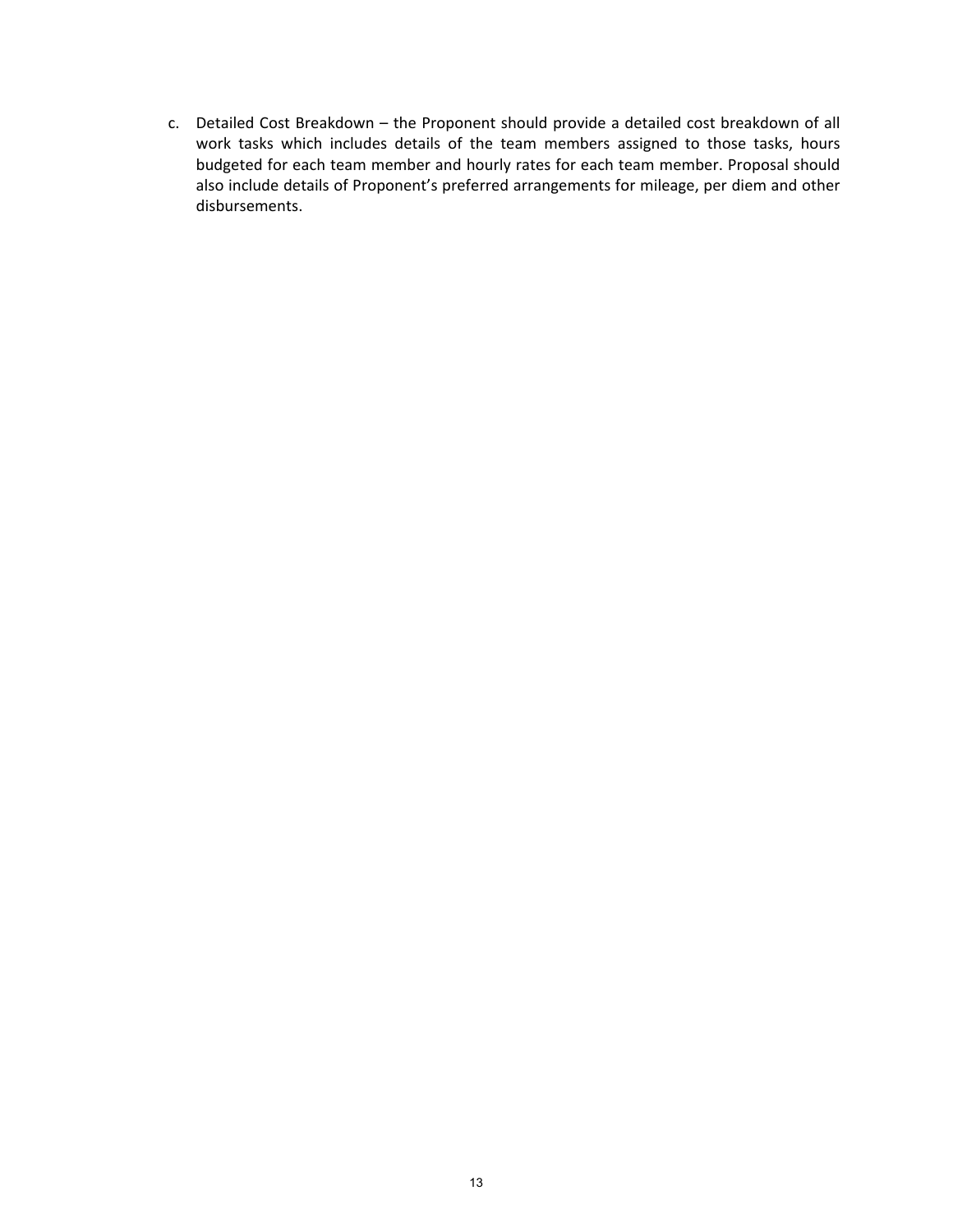<span id="page-13-0"></span>

# **Consulting Services**



Contract #: YYYY-##-DEPT\_CONTRACTOR\_NAME

 $(Day)$ 

#### **RFTWFFN**

- 
- properties and dated for reference the:<br> **ENT secured and dated for reference the:**<br> **ENT secured and dated for reference the:**<br> **AND**<br> **AND**<br> **ENTERT OF ADD RECIPIENT NAME and alled the "ROGOT"<br>
<b>AND**<br> **AND**<br> **ENTERT ARE**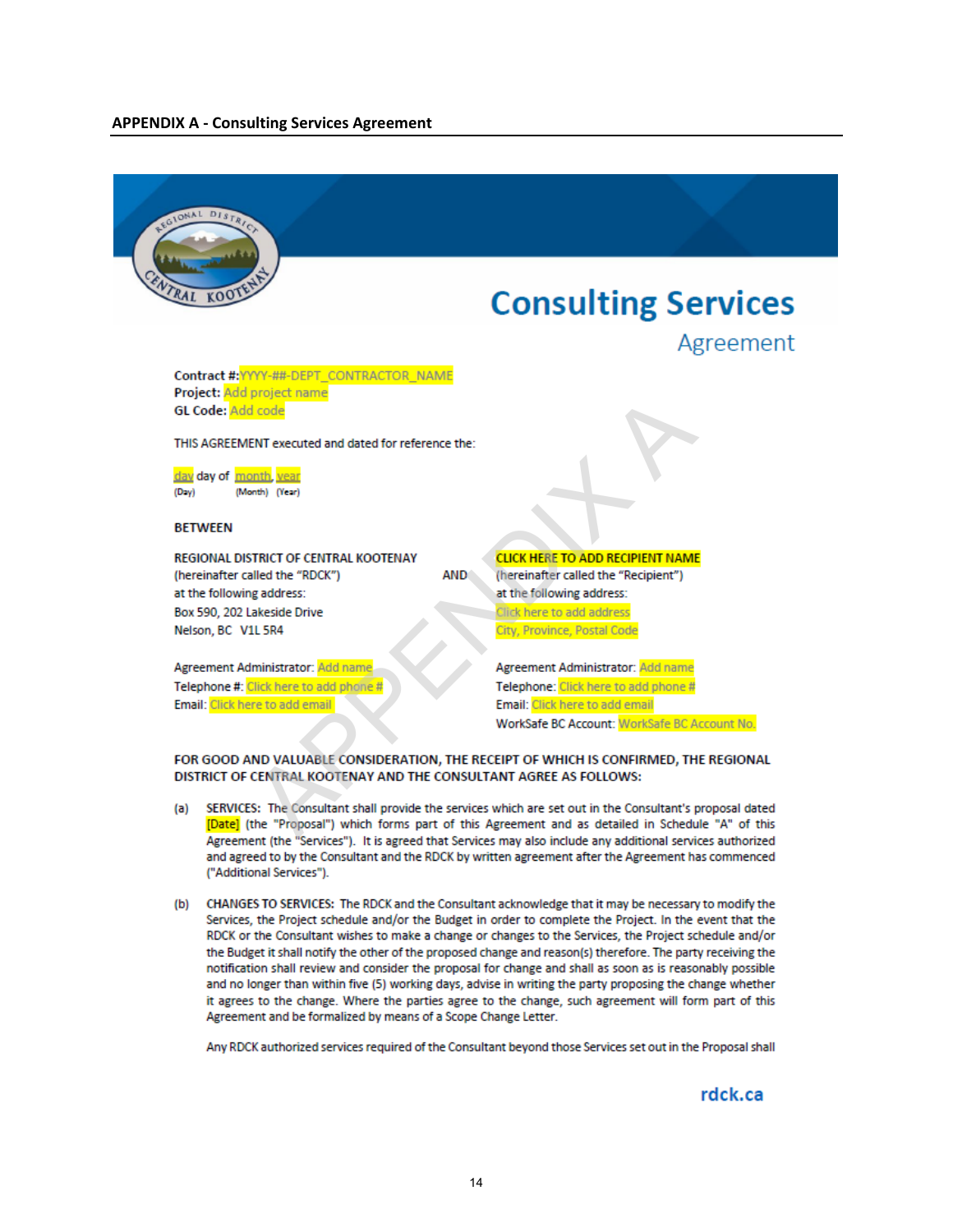be considered Additional Services. The Consultant shall be compensated for all Additional Services on an hourly or per diem basis, as agreed upon by the RDCK and the Consultant in writing by means of a Scope Change Letter prior to the Consultant performing the Additional Services.

- (c) **TERM:** Notwithstanding the date of execution of this Agreement the Consultant shall provide the Services described in Schedule A hereof commencing on **[Start Date]** (Start Date) and ending on **[End Date]** (End Date) (the "Term").
- (d) **LOCATION:** The location for delivery of the Services shall be [Enter Location].
- (e) **PAYMENT:** The total budget for the Services, as specified in the Proposal is **\$[Contract Amount]** Choose GST Option and on the terms set out in Schedule B. The budget for the Services is broken into tasks in the Proposal. The Consultant agrees to complete all of the tasks specified in the Proposal at a cost that will not exceed the budget amount for each task. The Consultant shall submit an invoice to the RDCK for payment, together with supporting documents, in respect of the hours worked and disbursements made on or before the last day of each month, for the RDCK's approval and due processing.
- (f) Schedules A and B are incorporated into, and form part of this Agreement.
- (g) The following terms and conditions are incorporated into, and form part of this Agreement.

## **THE CONSULTANT' OBLIGATIONS**

- **1** The Consultant shall:
- (a) Undertake all work and supply all materials necessary to perform the Services, unless stipulated otherwise in Schedule A.
- (b) In performing the Services, at all times, act in the best interests of the Regional District of Central Kootenay (herein after called the **"RDCK"**). Also, the Consultant shall exercise that degree of professional care, skill and diligence required according to generally accepted professional engineering standards and by the *Engineers and Geoscientists Act of British Columbia*, current as of the date that the Services are rendered.
- (c) Engage the services of staff, sub-consultants and sub-contractors who have the education, training, skill and experience necessary to perform the Services, and shall cause them to perform the Services on behalf of the Consultant.
- (d) Employ only those sub-consultants and sub-contractors identified in the Proposal to supply the Services. The Consultant agrees that it has the responsibility for the coordination of all professional Services rendered to the RDCK by the Consultant or by its sub-consultants or sub-contractors on the Project. The Consultant may, with the written approval of the RDCK, such approval not to be unreasonably withheld, replace any of the identified project team members described in the Proposal with other professional staff possessing equivalent knowledge, ability and skills. the morth, for the RDCK's approval and due processing.<br>
are incorporated into, and form part of this Agreement.<br>
In and conditions are incorporated into, and form part of this Agreement.<br>
Is and conditions are incorporated
- (e) Ensure that all personnel hired by the Consultant to perform the Services will be the employees of the Consultant and not to the RDCK with the Consultant being solely responsible for the arrangement of reliefs and substitutions pay supervision, discipline, employment insurance, workers compensation, leave and all other matters arising out of the relationship of employer and employee.
- (f) Upon the request of the RDCK fully inform the RDCK of the work done by the Consultant in connection with the provision of the Services and permit the RDCK at all reasonable times to inspect, review and copy all works, productions, buildings, accounting records, findings, data, specifications, drawings, working papers,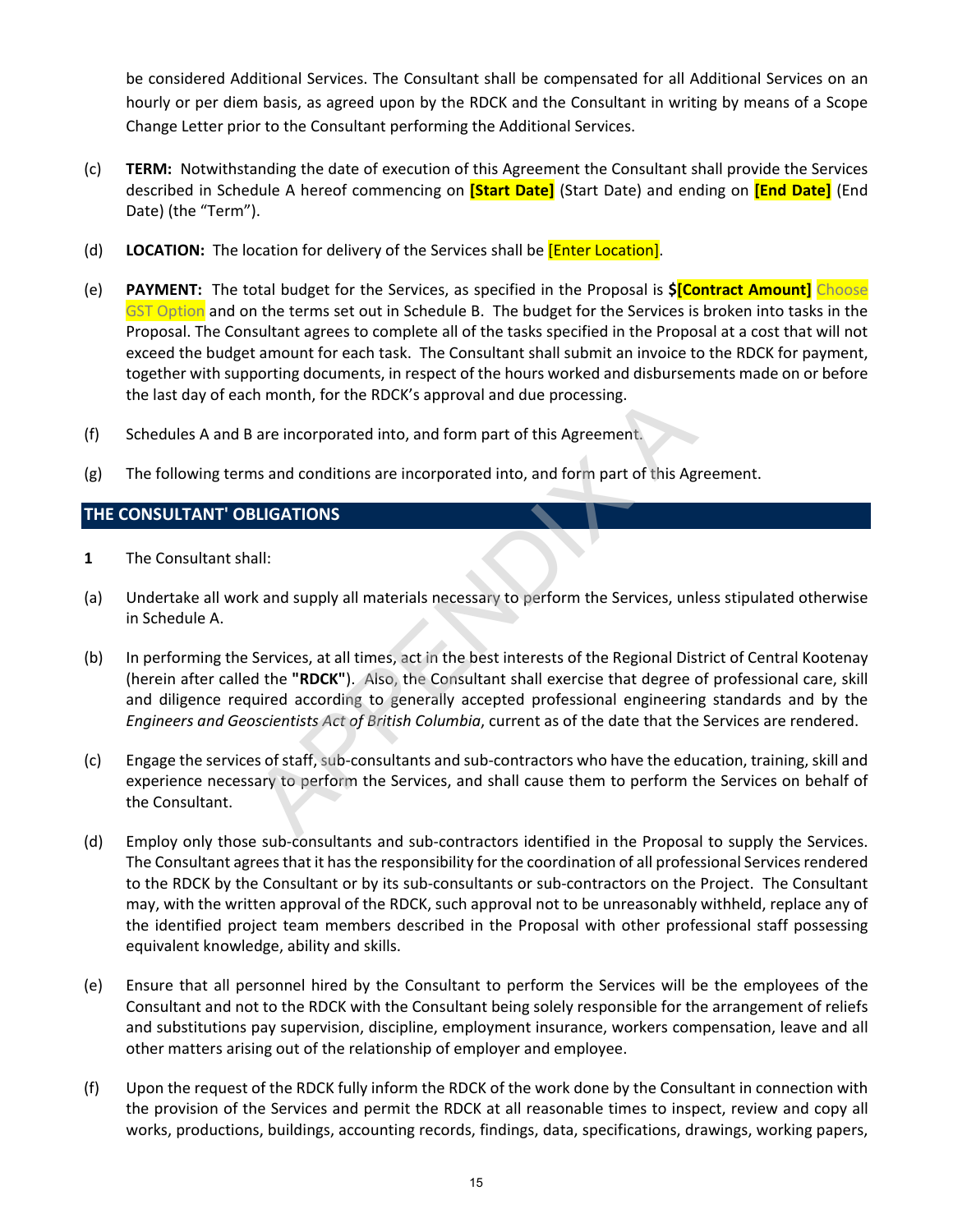reports, documents and materials, whether complete or otherwise, that have been produced, received or acquired by the Consultant as a result of this Agreement.

- (g) Comply with all applicable municipal, provincial and federal legislation and regulations.
- (h) At its own expense, obtain all permits and licenses necessary for the performance of the Services, and on request provide the RDCK with proof of having obtained such licenses or permits.
- (i) Promptly pay all persons employed by it.
- (j) Not assign this Agreement, not subcontract any of its obligations under this Agreement, to any person, firm or corporation without the prior written consent of the RDCK.
- (k) At all times, exercise the standard of care, skill and diligence normally exercised and observed by persons engaged in the performance of services similar to the Services.
- (l) Not perform any service for any other person, firm or corporation which, in the reasonable opinion of the RDCK, may give rise to a conflict of interest.
- (m) Be an independent Consultant and not the servant, employee or agent of the RDCK. The Consultant and the RDCK acknowledge and agree that this Agreement does not create a partnership or joint venture between them.
- (n) Accept instructions from the RDCK, provided that the Consultant shall not be subject to the control of the RDCK in respect of the manner in which such instructions are carried out.
- (o) At its own expense, obtain Workers Compensation Board coverage for itself, all workers and any shareholders, directors, partners or other individuals employed or engaged in the execution of the Work. Upon request, the Consultant shall provide the RDCK with proof of such compliance.
- (p) Be responsible for all fines, levies, penalties and assessments made or imposed under the *Worker's Compensation Act* and regulations relating in any way to the Services, and indemnify and save harmless fines, levies, penalties and assessments.
- (q) Not in any manner whatsoever commit or purport to commit the RDCK to the payment of any money.
- (r) Establish and maintain time records and books of account, invoices, receipts, and vouchers of all expenses incurred.
- (s) Notwithstanding the provision of any insurance coverage by the RDCK, indemnify and save harmless the RDCK, its successor(s), assign(s) and authorized representative(s) and each of them from and against losses, claims, damages, actions, and causes of action (collectively referred to as "Claims"), that the RDCK may sustain, incur, suffer or be put to at any time either before or after the expiration or termination of this Agreement, that arise out of errors, omissions or negligent acts of the Consultant or its subconsultant(s), subcontractor(s), servant(s), agent(s) or employee(s) under this Agreement, excepting always that this indemnity does not apply to the extent, if any, to which the Claims are caused by errors, omissions or the negligent acts of the RDCK its other consultant(s), contractor(s), assign(s) and authorized representative(s) or any other persons. service for any other person, firm or corporation which, in the re<br>
the te to a conflict of interest.<br>
It Consultant and not the servant, employee or agent of the RD<br>
dedge and agree that this Agreement does not create a p
- (t) Use due care that no person or property is injured and no rights infringed in the performance of the Services, and shall be solely responsible for all losses, damages, costs and expenses in respect to any damage or injury, including death, to persons or property incurred in providing the Services or in any other respect whatsoever.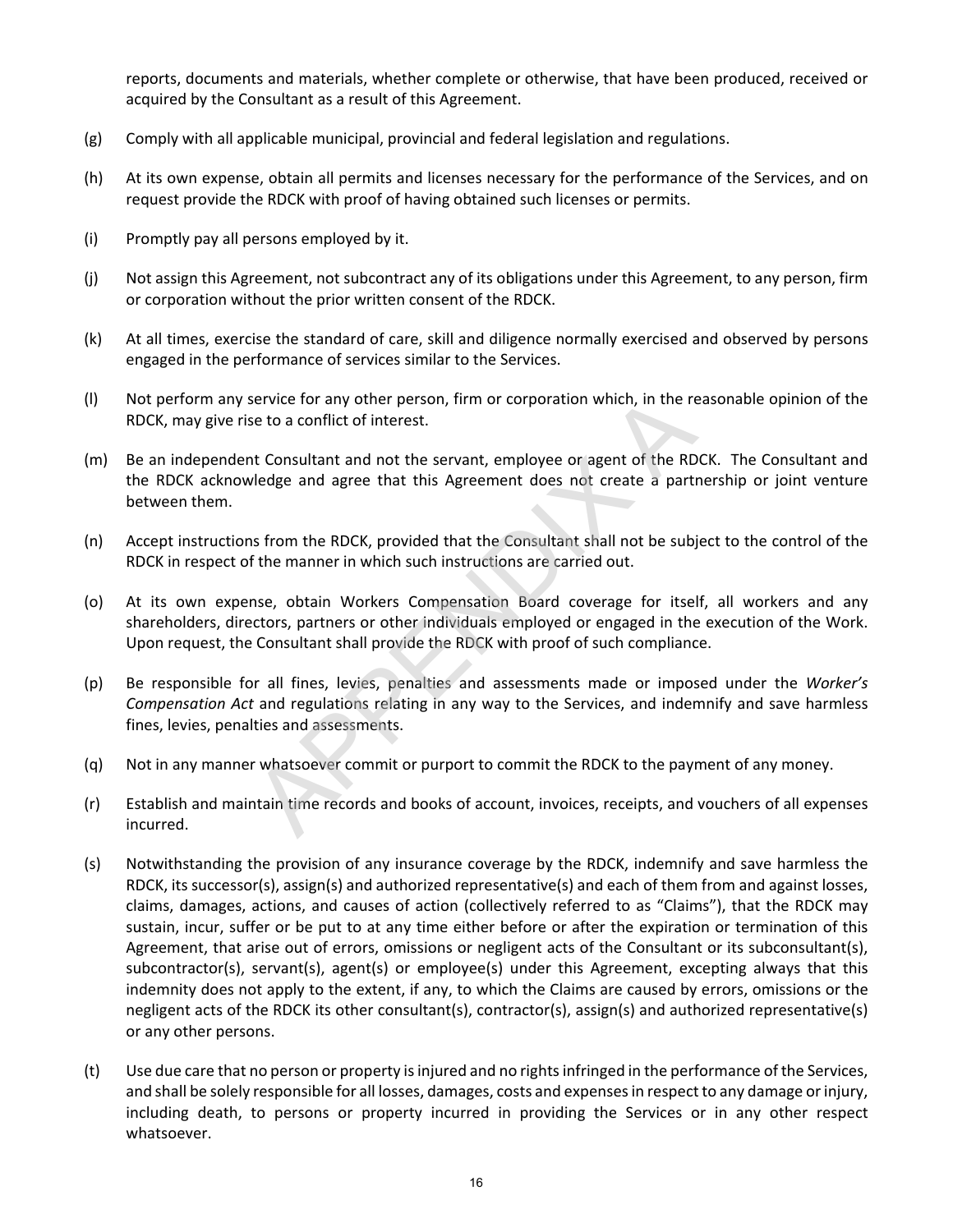(u) During the Term of this Agreement, take out and maintain commercial general liability insurance in the Amount of Insurance, and if applicable professional liability insurance or environmental impairment liability insurance in the amount of **Amount of Insurance** per occurrence and **Amount of Insurance** in aggregate. The policies shall insure against claims for bodily injury, death or property damage arising out of this Agreement or the provision of the Services, be in a form acceptable to the Chief Financial Officer of the RDCK**,** name the RDCK as an additional insured and shall provide the RDCK with a certificate of insurance upon execution of this Agreement, with such insurance extended to include the Contractor's Blanket Contractual Liability and include a cross liability clause and requiring the insurer not to cancel or materially change the insurance without first giving the RDCK thirty days' prior written notice; provided that if the Consultant does not provide or maintain in force the insurance required by this Agreement, the Consultant agrees that the RDCK may take out the necessary insurance and the Consultant shall pay to the RDCK the amount of the premium immediately on demand;

The insurance policy (policies) carried by the Contractor will be primary in respect to the operation of the named insured pursuant to the contract with the local government. Any insurance or self-insurance maintained by the local government will be in excess of such insurance policy (policies) and will not contribute to it;

If the nature of the services or goods provided requires the use of vehicles, the Contractor shall take out and maintain Automobile Liability (third party) insurance with a minimum limit of \$5,000,000.

- (v) Keep confidential for an unlimited period of time all communications, plans, specifications, reports or other information used in connection with the Project except:
	- (i) those requiring disclosure by operation of law; and
	- (ii) any disclosure authorized in writing by the RDCK.

#### **CONSTRUCTION SUPERVISION**

- (w) Inspect the site where the Services are to be performed (the **"Site"**) and become familiar with all conditions pertaining thereto prior to commencement of the Services.
- (x) Where materials and supplies are to be provided by the Consultant, use only the best quality available.
- (y) Where samples of materials or supplies are requested by the RDCK, submit them to the RDCK for the RDCK's approval prior to their use.
- (z) Not cover up any works without the prior approval or consent of the RDCK and, if so required by the RDCK, uncover such works at the Consultant's expense.
- (aa) Keep the Site free of accumulated waste material and rubbish caused by it or the Services and, on the completion of the Services, leave the Site in a safe, clean and sanitary condition.
- (bb) At all times, treat as confidential all information and material supplied to or obtained by the Consultant or subconsultant as a result of this Agreement and not permit the publication, release or disclosure of the same without the prior written consent of the RDCK.

#### **STANDARD OF CARE**

(cc) The RDCK recognizes that sub-surface conditions may vary from those encountered where samplings, borings, surveys or explorations are located by the Consultant and that the data, interpretations and recommendations of the Consultant are based solely on the information available to it. e local goveniment will be all exacts of social insurance poncy<br>
the services or goods provided requires the use of vehicles, the C<br>
mobile Liability (third party) insurance with a minimum limit of f<br>
for an unlimited peri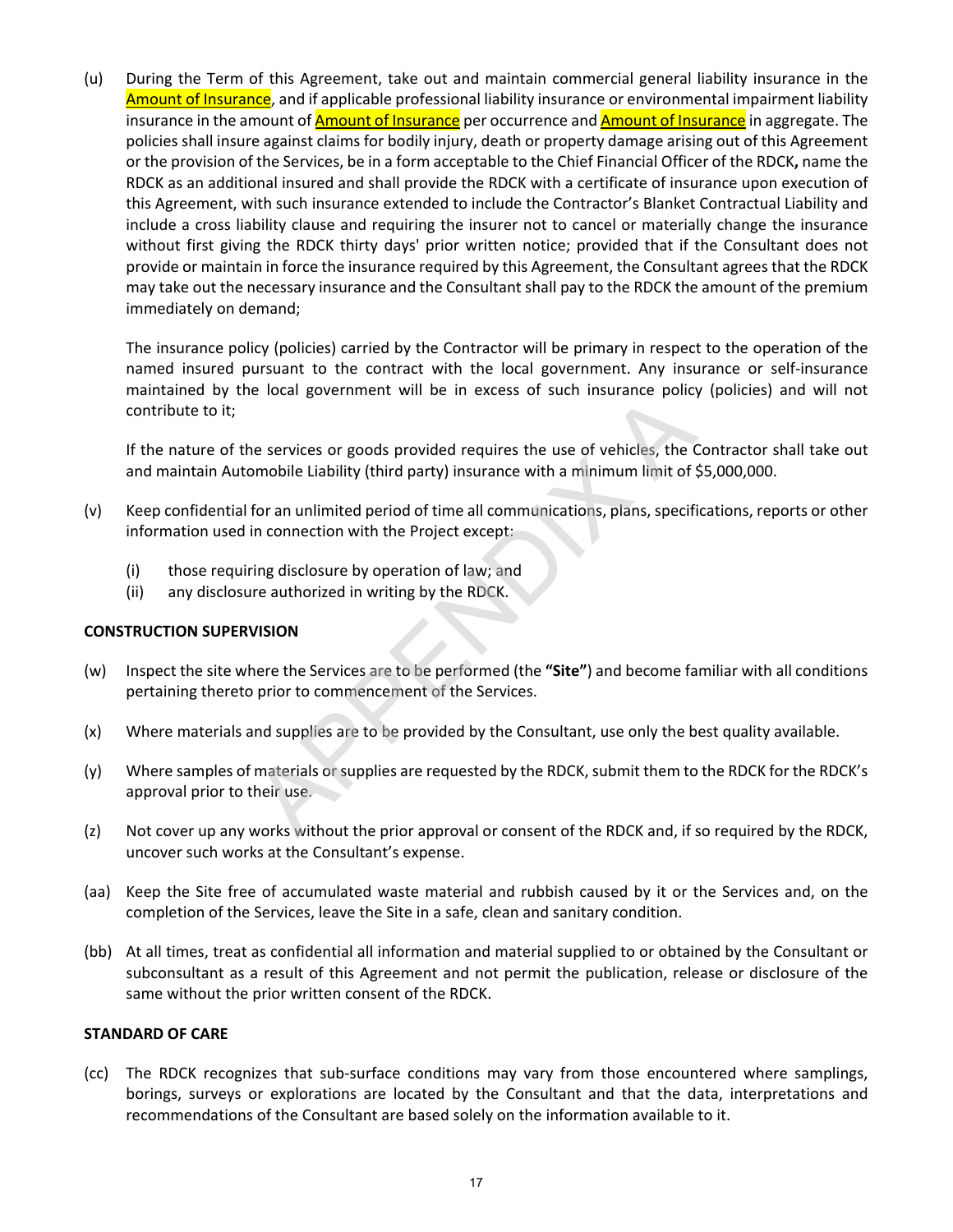#### **UNDERGROUND UTILITIES**

(dd) The Consultant shall be responsible for locating all underground utilities prior to commencing subterranean work and provide proof of such to the RDCK.

#### **SAFETY**

(ee) The Consultant shall be responsible for its activity and that of its employees on the job site. This shall not be construed to relieve the RDCK or any other contractor of their obligation to maintain a safe job site. Neither the presence of the Consultant nor of its employees, sub-consultants, sub-contractors and agents shall be understood to imply control of the operations of others, nor shall it be construed to be an acceptance of responsibility for job site safety.

### **THE REGIONAL DISTRICT OF CENTRAL KOOTENAY'S OBLIGATIONS**

- **2** The RDCK shall:
- (a) Retain the Consultant to provide the Services as set out in this Agreement.
- (b) Subject to the provisions of this Agreement, pay the Consultant, in full payment for the Services which in the opinion of the RDCK at the times set out is Schedule "B" of this Agreement (herein called **"Agreement Price"**), and the Consultant shall accept such payment as full payment for the Services.
- (i) Notwithstanding Subsection 2(b), not be under any obligation to advance to the Consultant more than 90% of the Agreement Price for Services rendered in accordance with Schedule "A" to the satisfaction of the RDCK. The 10% holdback shall be retained and paid back in accordance with the *Builder Lien Act*. tant to provide the Services as set out in this Agreement.<br>
Solvisions of this Agreement, pay the Consultant, in full payment f<br>
RDCK at the times set out is Schedule "B" of this Agreement (he<br>
Solvistiant shall accept suc
	- (ii) providing that it is not in breach of any of its obligations under this Agreement, holdback from the Agreement Price in addition to the 10% holdback contemplated in Subsection 2(b)(i), sufficient monies to indemnify the RDCK completely against any lien or claim of lien arising in connection with the provision of the Services.
- (c) Provide the Consultant with all reports, data, studies, plans, specifications, documents and information available to the RDCK and relevant to the Project. The Consultant shall be entitled to rely on the reports, data studies, plans, specifications, documents and other information provided by the RDCK.
- (d) Provide access to any site or adjacent properties as required to complete the Project. The Consultant shall be liable for any and all injury or damage which may occur to persons or to property due to any act, omission, neglect or default of the Consultant, or of his employees, sub-consultants, sub-contractors or agents.
- (e) Give the Consultant reasonable notice of anything the RDCK considers likely to materially affect the provision of the Services.
- (f) Examine all studies, reports, sketches, proposals and documents provided by the Consultant under this Agreement, and render decisions pertaining thereto within a reasonable time.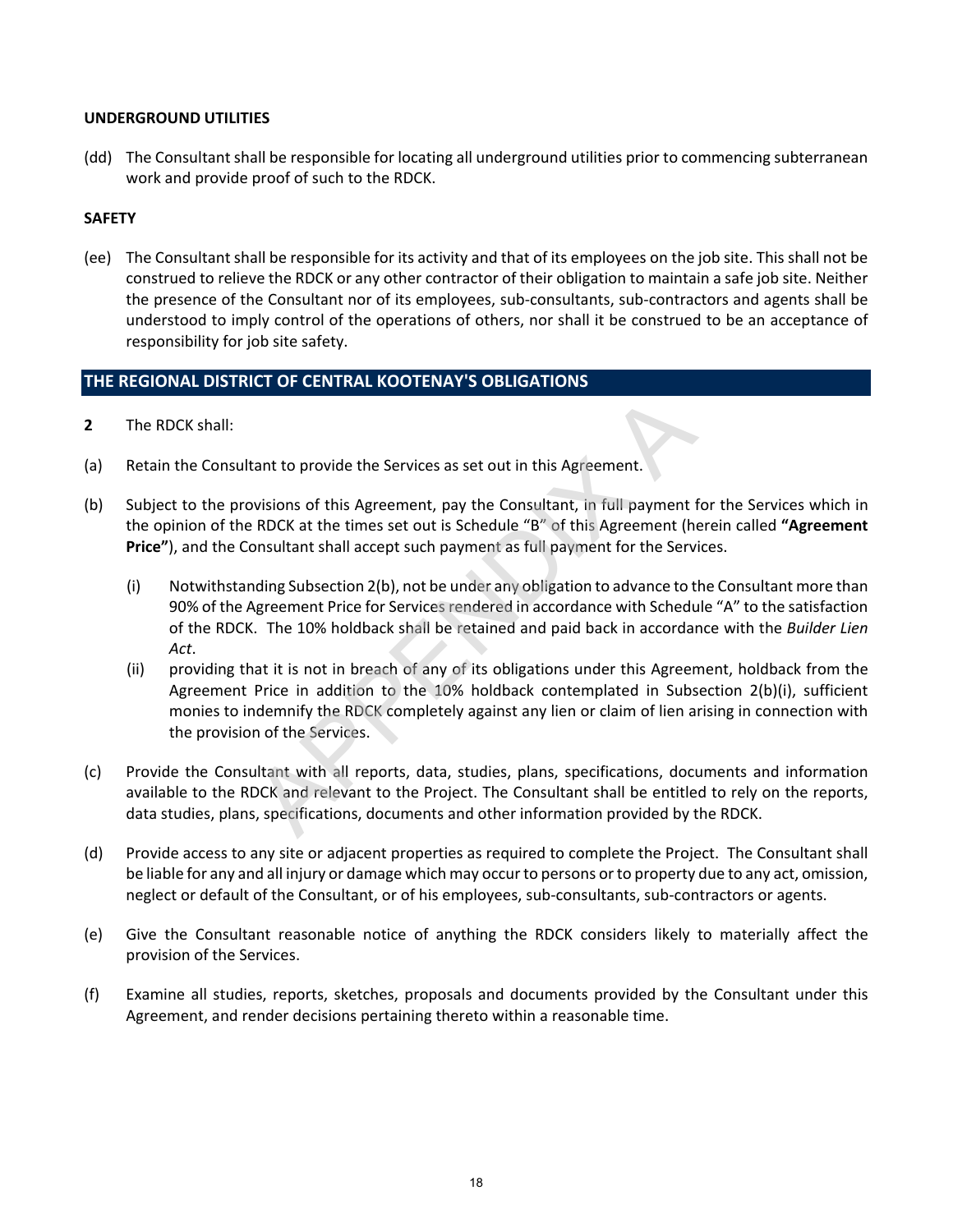#### **TERMINATION OF AGREEMENT**

- **3** Should the Consultant neglect to complete the Services properly or fail to perform any of its obligations under this Agreement, the RDCK may notify the Consultant in writing that it is in default of its contractual obligations and instruct it to correct the default within fourteen (14) working days of receiving the notice. Failure to comply with the default request extends to the RDCK the option, without any other right or remedy, of suspending the Consultant's performance of the Services or immediately terminating this Agreement. The RDCK shall pay the Consultant for all Services performed and all disbursements incurred pursuant to this Agreement and remaining unpaid as of the effective date of such suspension or termination.
- **4** Other than for reasons set forth in section 3 the RDCK may suspend or terminate this Agreement for any reason by giving thirty (30) calendar days' prior written notice to the Consultant. Upon receipt of such written notice, the Consultant shall perform no further Services other than those reasonably necessary to close out the Project. In such an event, the Consultant will be paid by the RDCK pursuant to this Agreement, for the completed tasks according to the Project schedule of tasks remaining unpaid as of the effective date of such suspension or termination.
- **5** Should the RDCK fail to perform any of its obligations under this Agreement, the Consultant may notify the RDCK in writing that it is in default of its contractual obligations and instruct it to correct the default within fourteen (14) working days of receiving the notice. Failure to comply with the default request extends to the Consultant the option, without limiting any other right or remedy the Consultant may have, of immediately terminating this Agreement and requesting settlement for all Services performed and for all disbursements incurred pursuant to this Agreement and remaining unpaid as of the effective date of such termination. ial to perform any of its obligations under this Agreement, the Cast it is in default of its contractual obligations and instruct it to comply with the detail of its contractual obligations and instruct it to comply with t
- **6** Should the Consultant's Services be suspended by the RDCK at any time for more than thirty (30) calendar days in any calendar year through no fault of the Consultant, the Consultant shall have the right until such suspension is lifted by the RDCK, to terminate this Agreement upon giving seven (7) working days' written notice to the RDCK. In such an event, the Consultant will be paid by the RDCK pursuant to this Agreement, for the completed tasks as per the Schedule of Tasks that remain unpaid as of the effective date of such termination.

#### **GENERAL TERMS**

- **7** The RDCK shall be the sole judge of the work, material and the standards of workmanship in respect of both quality and quantity of the Services, and their decision on all questions in dispute with regard thereto, or as to the meaning and intentions of this Agreement, and as to the meaning or interpretation of the plans, drawings and specifications, shall be final, and no Services shall be deemed to have been performed as to entitle the Consultant to payment therefrom, until the RDCK is satisfied therewith.
- **8** The RDCK certifies that the Service purchased pursuant to this Agreement are for the use of and are being purchased by the RDCK and are therefore SUBJECT TO THE FEDERAL GOODS AND SERVICES TAX.
- **9** This Agreement shall be governed by and construed in accordance with the laws of the Province of British Columbia.
- **10** Time shall be of the essence of this Agreement.
- **11** Any notice required to be given hereunder shall be delivered or mailed by prepaid certified or registered mail to the addresses above (or at such other address as either party may from time to time designate by notice in writing to the other), and any such notice shall be deemed to be received 72 hours after mailing.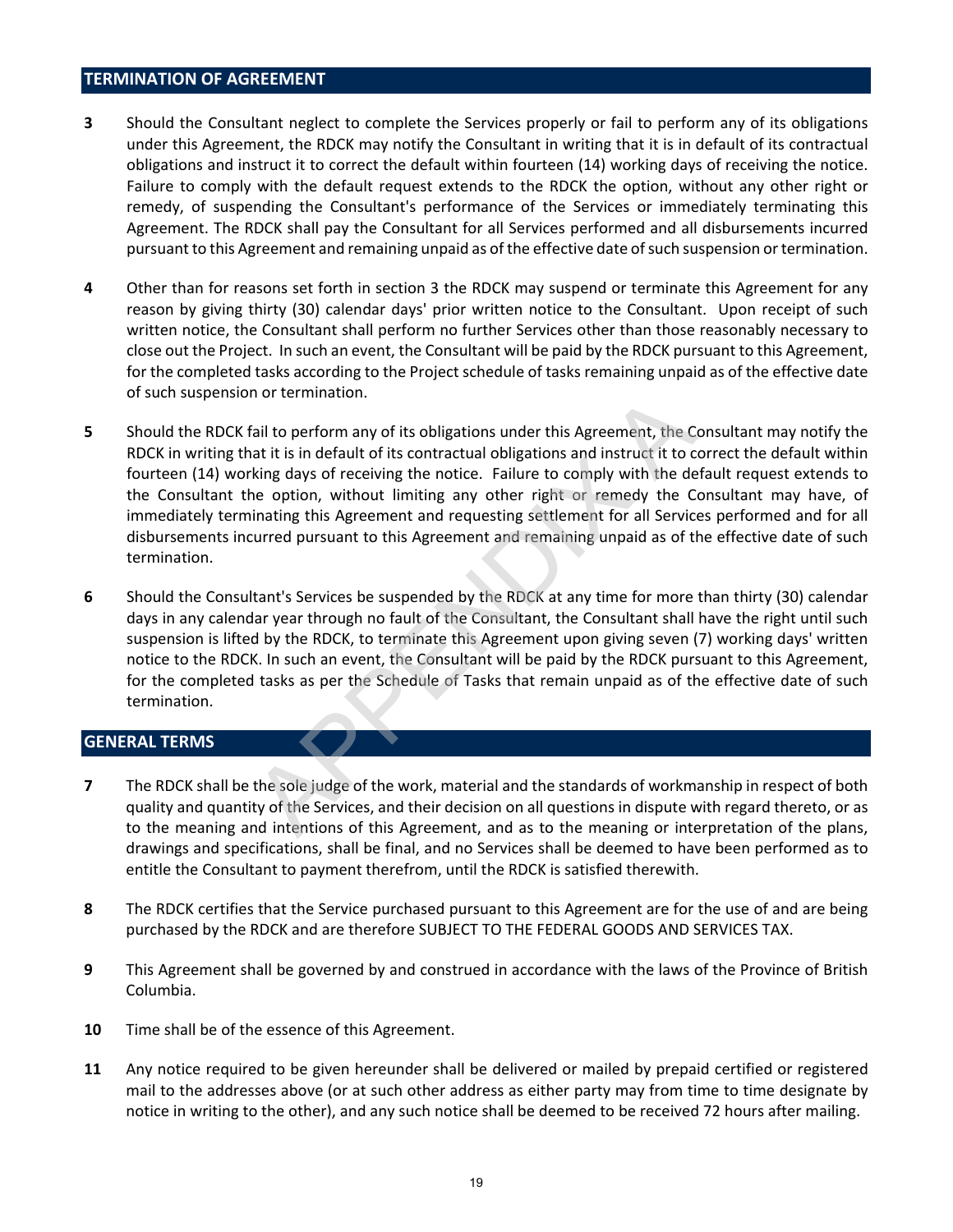- **12** This Agreement shall be binding upon the parties and their respective successors, heirs and permitted assigns.
- **13** A waiver of any provision or breach by the Consultant of any provision of this Agreement shall be effective only if it is in writing and signed by the RDCK.
- **14** A waiver under Section 13 shall not be deemed to be a waiver of any subsequent breach of the same or any other provision of this Agreement.
- **15** Everything produced, received or acquired (the **"Material"**) by the Consultant or subcontractor as a result of this Agreement, including any property provided by the RDCK to the Consultant or sub-consultant, shall:
	- (a) be the exclusive property of the RDCK; and
	- (b) be delivered by the Consultant to the RDCK immediately upon the RDCK giving notice of such request to the Consultant.
- **16** The copyright in the Material belongs to the RDCK.
- **17** The RDCK may, at its discretion, notify the Consultant that the terms, amounts and types of insurance required to be obtained by the Consultant hereunder be changed.
- **18** Where the Consultant is a corporation, it does hereby covenant that the signatory hereto has been duly authorized by the requisite proceedings to enter into and execute this Agreement on behalf of the Consultant.
- **19** Where the Consultant is a partnership, all partners are to execute this Agreement.
- **20** Sections 1 f), l), m), s), and 18 of this Agreement will, notwithstanding the expiration or earlier termination of the Term, remain and continue in full force and effect.
- **21** The ideas, processes, or other information contained in the Consultant's Proposal is proprietary and, until the Consultant's Proposal is accepted, shall not be disclosed to any parties outside of the RDCK's staff or be duplicated by any means or used in whole or in part for any purpose. Should the Consultant's Proposal be accepted, the RDCK shall have the right to duplicate, use or disclose the information contained therein. The Material belongs to the RDCK.<br>
It is discretion, notify the Consultant that the terms, amounts<br>
it is discretion, notify the Consultant hat the terms, amounts<br>
itand by the Consultant hereunder be changed.<br>
Itant is a
- **22** Neither the RDCK nor the Consultant will be considered in default of this Agreement for non-performance due to strikes, labour disputes, riots, civil insurrection, mechanical breakdowns, war, floods, or acts of God or for other reasons beyond the reasonable control of the RDCK or the Consultant.
- **23** Unbudgeted disbursements incurred by the Consultant due to delays caused by weather conditions and/or poor site access shall be for the RDCK's account.
- **24** The parties shall make all reasonable efforts to resolve a dispute by amicable negotiations and agree to provide, on a without prejudice basis, frank, candid and timely disclosure of relevant facts, information and documents to facilitate these negotiations.
- **25** All matters in dispute, which cannot be settled by the RDCK and the Consultant, may, with the concurrence of both the RDCK and the Consultant, be submitted to final and binding arbitration to a single arbitrator appointed jointly by them.
- **26** No person shall be nominated to act as arbitrator who is in any way financially interested in the Project or in the affairs of either the RDCK or the Consultant.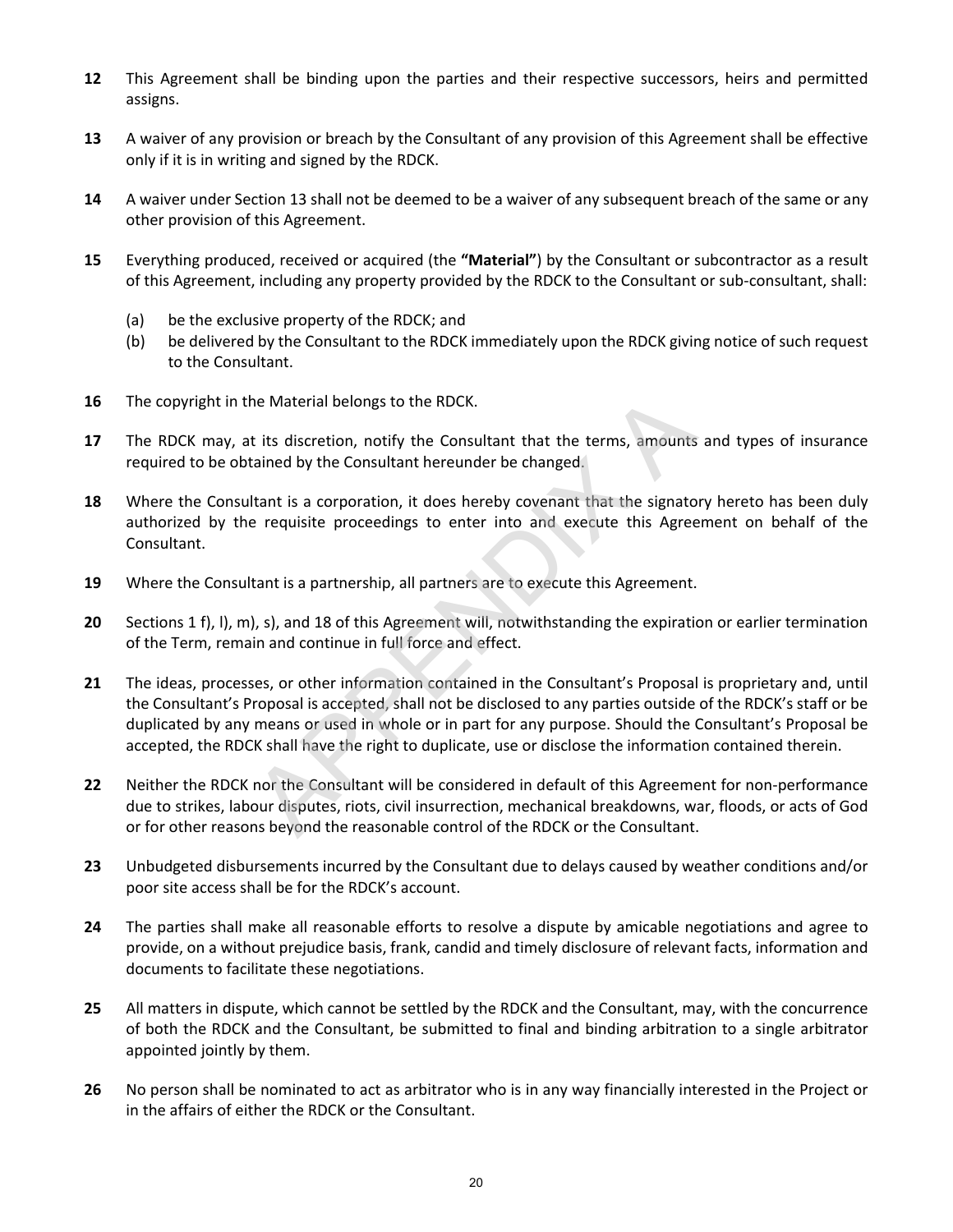- **27** In the event that the RDCK and the Consultant cannot agree to an arbitrator, such arbitrator shall be chosen by reference to a Judge of the Supreme Court of British Columbia.
- **28** If any portion of this Agreement is held to be illegal or invalid by a court of competent jurisdiction, the illegal or invalid portion shall be severed and the decision that it is illegal or invalid does not affect the validity of this Agreement.
- **29** This Agreement constitutes the sole and entire Agreement between the RDCK and the Consultant relating to the Project and completely supersedes and abrogates any prior agreements existing between the RDCK and the Consultant, whether written or oral.
- **30** The headings in this Agreement are for convenience of reference only and shall not affect the interpretation or construction of this Agreement.
- **31** Parts 2, 3 and 4 of the Choose Document Type of the RDCK dated *[Enter Date]* and the Contractor's Choose Document Type provided in response are hereby incorporated into and forms part of this Agreement.
- **32** Except as expressly set out in this Agreement, nothing herein shall prejudice or affect the rights and powers of the RDCK in the exercise of its powers, duties or functions under the *Community Charter* or the *Local Government Act* or any of its bylaws, all of which may be fully and effectively exercised as if this Agreement had not been executed or delivered.

| 32 | Except as expressly set out in this Agreement, nothing herein shall prejudice or affect the rights and powers<br>of the RDCK in the exercise of its powers, duties or functions under the Community Charter or the Local<br>Government Act or any of its bylaws, all of which may be fully and effectively exercised as if this Agreement<br>had not been executed or delivered. |                                                                                                            |  |  |  |
|----|----------------------------------------------------------------------------------------------------------------------------------------------------------------------------------------------------------------------------------------------------------------------------------------------------------------------------------------------------------------------------------|------------------------------------------------------------------------------------------------------------|--|--|--|
|    | written.                                                                                                                                                                                                                                                                                                                                                                         | IN WITNESS WHEREOF the parties hereto have duly executed this Agreement as of the day and year first above |  |  |  |
|    | REGIONAL DISTRICT OF CENTRAL KOOTENAY                                                                                                                                                                                                                                                                                                                                            | <b>CLICK HERE TO ADD RECIPIENT NAME</b>                                                                    |  |  |  |
|    | (Signature of Authorized Signatory)                                                                                                                                                                                                                                                                                                                                              | (Signature of Authorized Signatory)                                                                        |  |  |  |
|    | (Name and Title of Authorized Signatory)                                                                                                                                                                                                                                                                                                                                         | (Name and Title of Authorized Signatory)                                                                   |  |  |  |
|    | (Signature of Authorized Signatory)                                                                                                                                                                                                                                                                                                                                              | (Signature of Authorized Signatory)                                                                        |  |  |  |
|    | (Name and Title of Authorized Signatory)                                                                                                                                                                                                                                                                                                                                         | (Name and Title of Authorized Signatory)                                                                   |  |  |  |
|    |                                                                                                                                                                                                                                                                                                                                                                                  |                                                                                                            |  |  |  |
|    |                                                                                                                                                                                                                                                                                                                                                                                  |                                                                                                            |  |  |  |
|    |                                                                                                                                                                                                                                                                                                                                                                                  |                                                                                                            |  |  |  |
|    |                                                                                                                                                                                                                                                                                                                                                                                  |                                                                                                            |  |  |  |
|    | 21                                                                                                                                                                                                                                                                                                                                                                               |                                                                                                            |  |  |  |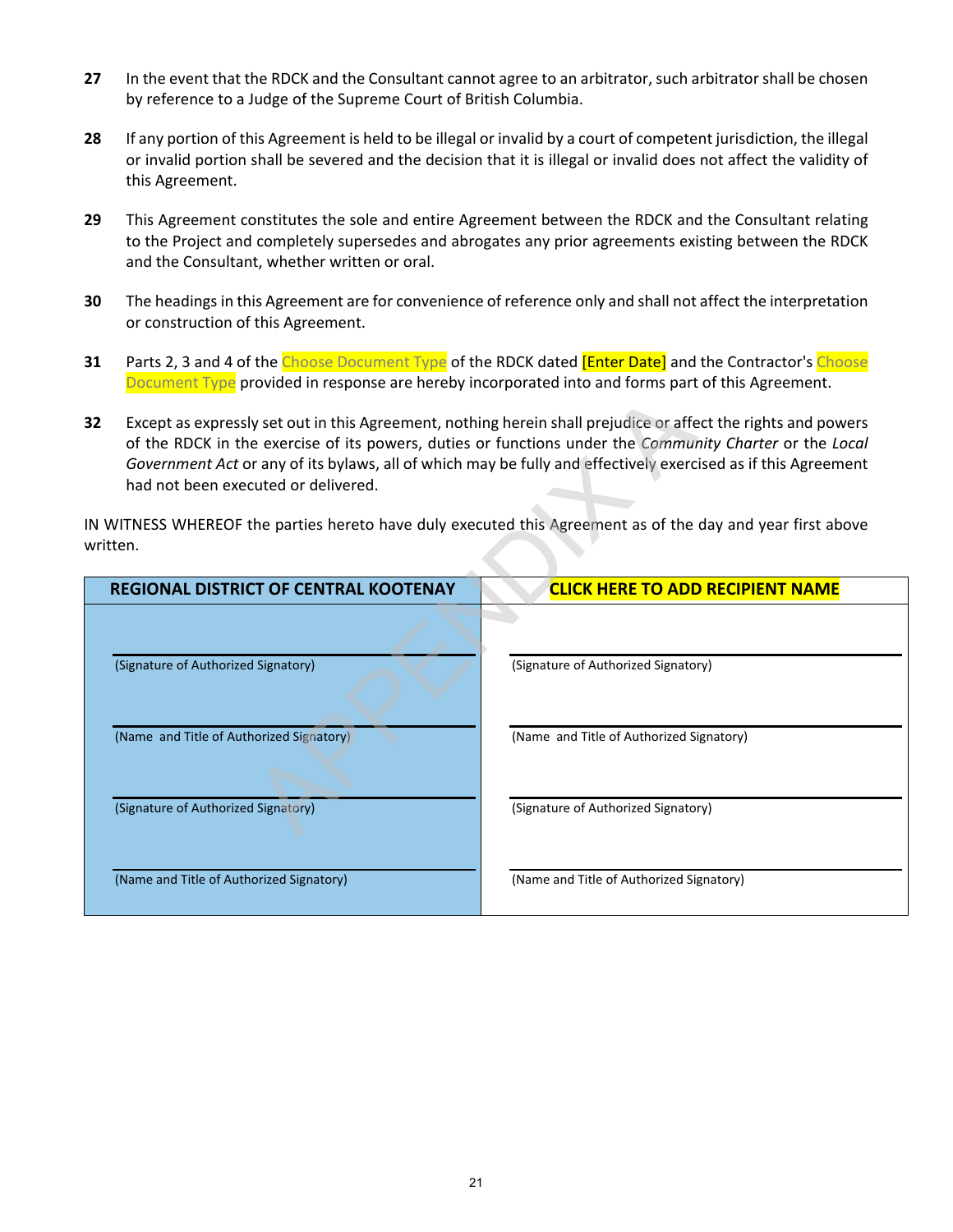22 APPENDIX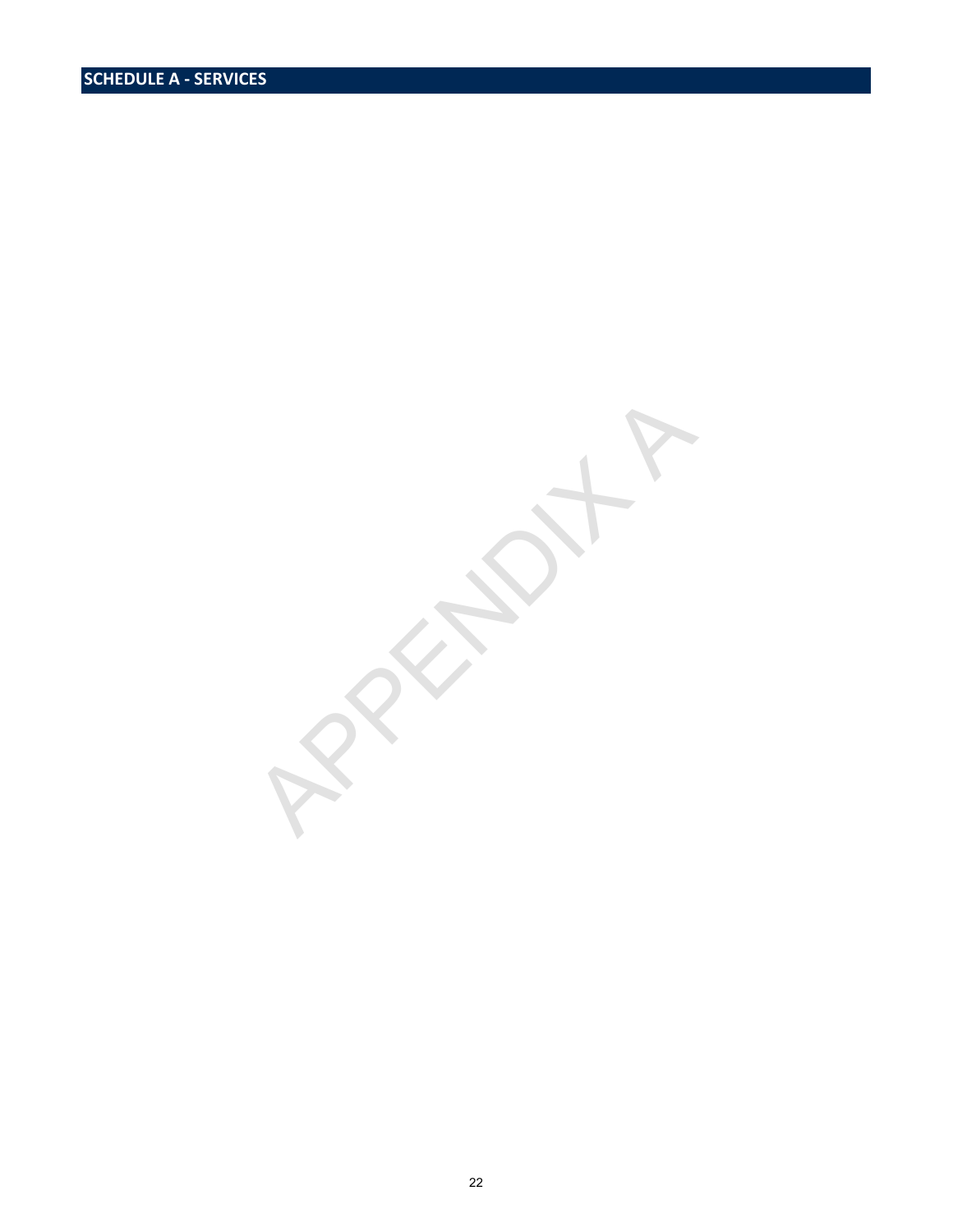**PRAIL**